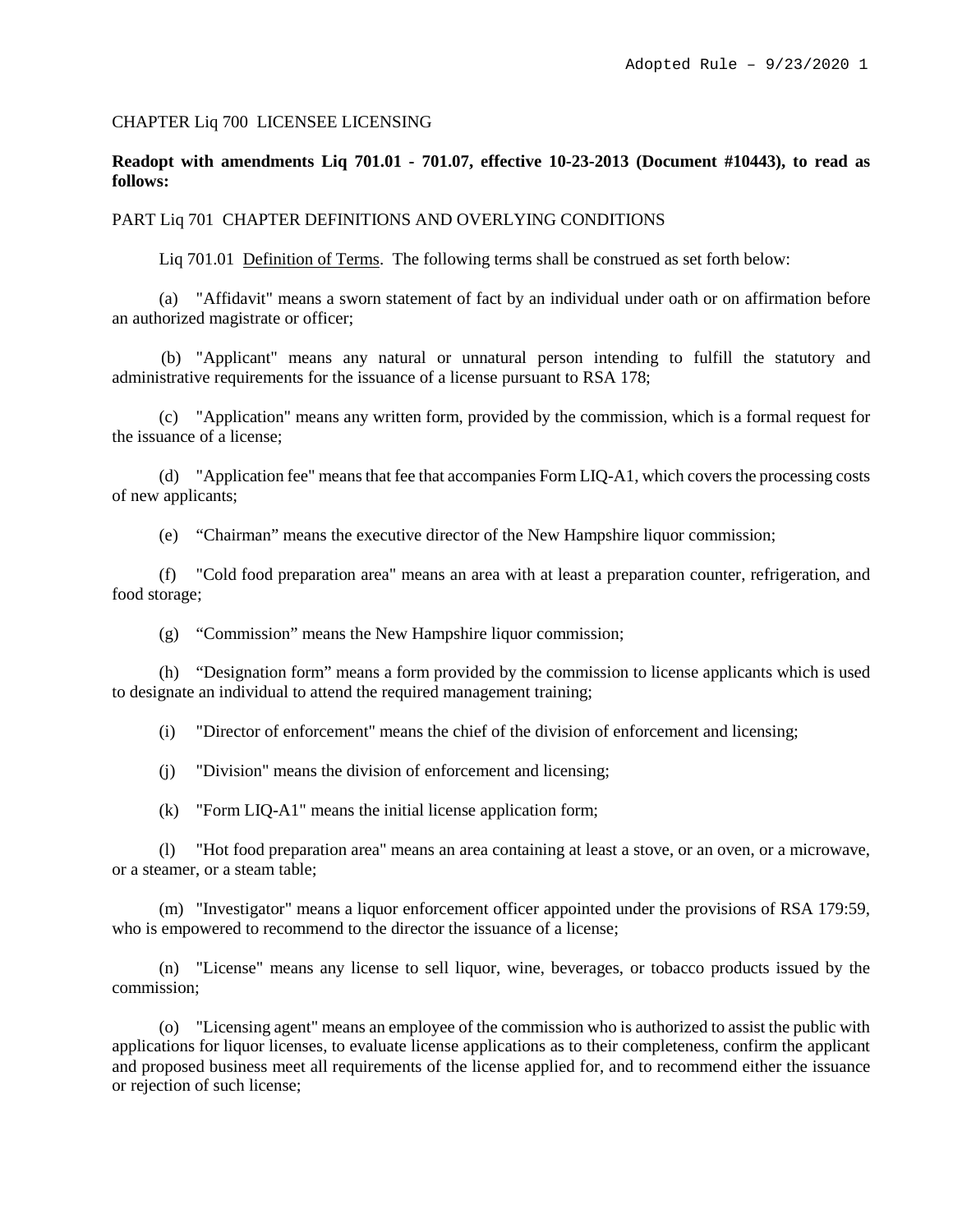(p) "License year" means the period of time which an original license has been issued until it has expired or been renewed;

(q) "Management training seminar" ("MTS") means the commission training program for new licensees required by RSA 178:2;

(r) "Manager" means an individual who:

(1) Exercises personal control over policies, operating procedures, and operations of a licensed business; and

(2) Is designated by the holder of or applicant for a license under this chapter to attend the management training seminar for the licensee;

(s) "Original license" means the first license issued to a business pursuant to RSA 178;

(t) "Renewal" means any application for a license that has not lapsed or expired more than 90 days except for a seasonal license;

(u) "Signature" means an original manual signature or mark. Nothing in these rules shall be construed so as to prohibit electronic or other signature forms when the commission has the capability of authorizing and processing such signatures;

(v) "Supporting documentation" means complete signed copies of all requested materials in support of an application and required by Liq 702.04; and

(w) "Wait service" means service by a licensee or their employee of food, beverages, liquor, or other items to the seating accommodations of the patrons.

Liq 701.02 Completing Forms. Whenever a person is required to complete a form, as described in RSA 178 and this chapter, the following provisions shall apply:

(a) Forms shall be filled out completely and truthfully;

(b) Forms shall be completed in a legible manner;

(c) Forms shall be completed in non-fading, non-erasable graphic such as ink or typewritten; and

(d) Nothing in this section shall be construed so as to prohibit completion or filing of forms via the internet or other electronic completion or filing of forms when the division has the capability of authorizing and processing such forms.

Liq 701.03 Incomplete Form Returned. In the event a person submits a form not in compliance with Liq 700, such form shall not be processed. The form shall be returned to the submitting party with the reasons for such return noted.

Liq 701.04 Failure to Comply with Statute or Rule. In the event an applicant fails to comply with an application rule or statute, such applicant's application shall not be processed and the applicant shall be notified within 10 working days of the date of rejection, together with the reasons for such rejection of the application.

Liq 701.05 Fees, Form of Payment.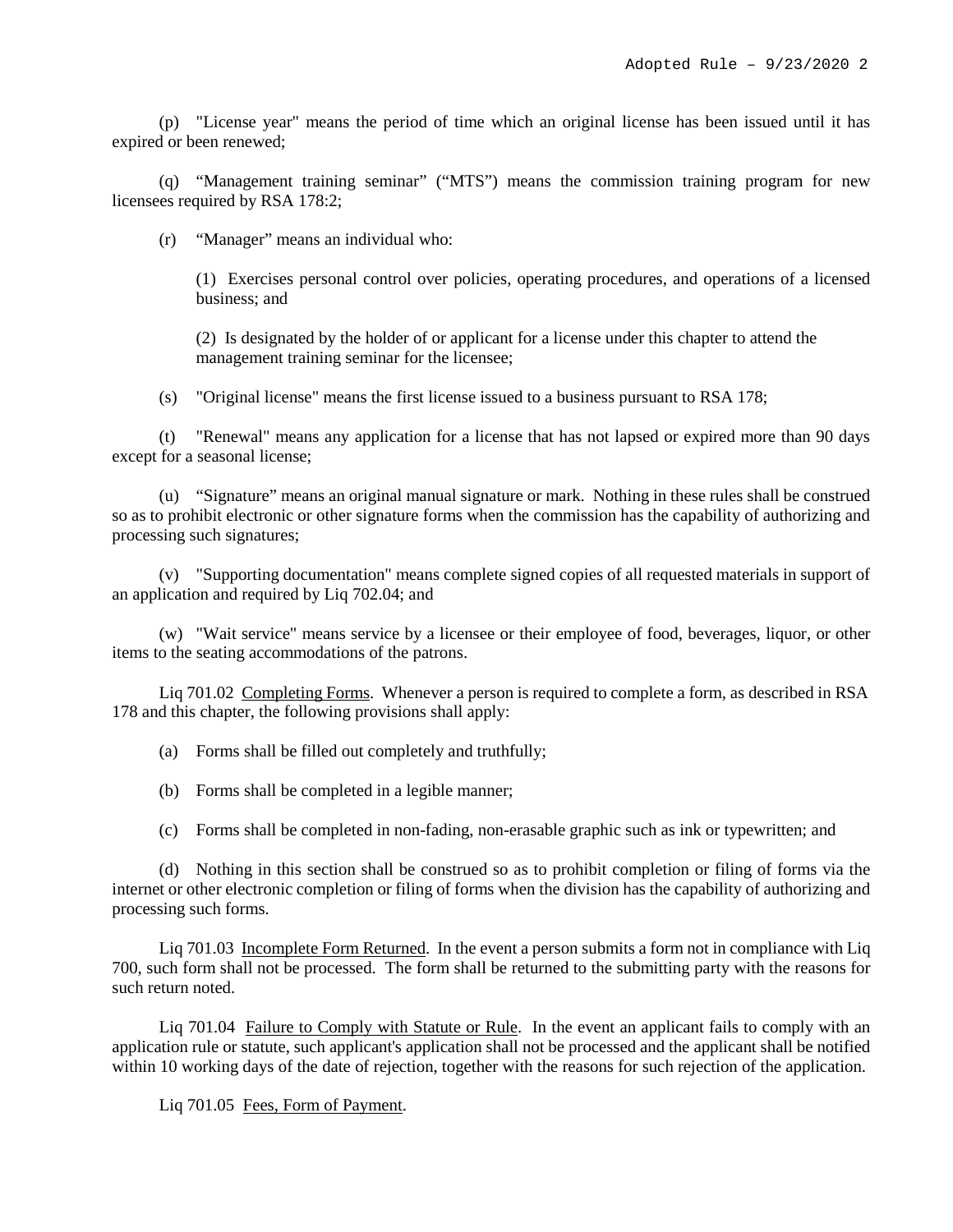(a) Whenever an applicant makes a payment to the division for satisfaction of a fee, the provisions of this section shall apply.

(b) Payment shall be made in the form of United States currency, a check, money order, or other negotiable instrument payable upon demand for the total amount due for the initial or renewal license year for each license applied for.

(c) Such instrument described in paragraph (a) above shall be made payable to the "State of New Hampshire-Liquor Commission," however, a suitable alternative term including but not limited to "State of NH", "State Liquor Commission" or "Liquor Commission" shall not be cause for refusal to accept such instrument, providing it does not lend itself to endorsement of the instrument by any other party other than the state of New Hampshire, nor for any private individual or purpose.

(d) Any payment made to the division by check that was returned for insufficient funds which has not been made good, including any fees pursuant to RSA 6:11-a by cash, money order or certified check within 24 hours, excluding weekends and holidays, of notification of the licensee or one of their employees, shall result in proceedings for suspension or revocation of the license not paid for.

(e) The division shall also accept payments by means of approved credit and debit cards when the division is capable of authorizing and processing such payments.

Liq 701.06 When Submitted. Unless otherwise provided in these rules, any fee prescribed by a statute or rule shall be submitted for the full amount due as calculated by Liq 703.06 at the same time as the application to which it applies.

Liq 701.07 Checks.

- (a) No check shall be accepted which bears a date subsequent to the date of the transaction.
- (b) Except as provided in this rule, no two-party check shall be accepted.
- (c) A two-party check shall be accepted if:
	- (1) One of the parties is the state of New Hampshire;
	- (2) The applicant is the other party; and
	- (3) The amount of the check is not greater than the fee.
- (d) No check shall be accepted that is dated more than 30 days prior to the receipt.
- (e) Any check as described in Liq 701.07(a), (b), or (d) shall cause the application to be incomplete.

### **Readopt Liq 705.02, effective 10-23-13 (Document #10443) and renumber as Liq 701.08 to read as follows:**

Liq 701.08 License Application Fees.

(a) Each new applicant for a one day, a beer festival, a liquor and wine festival, an alcohol consultant, or a liquor and wine representative license shall pay a processing and investigation fee of \$25.00.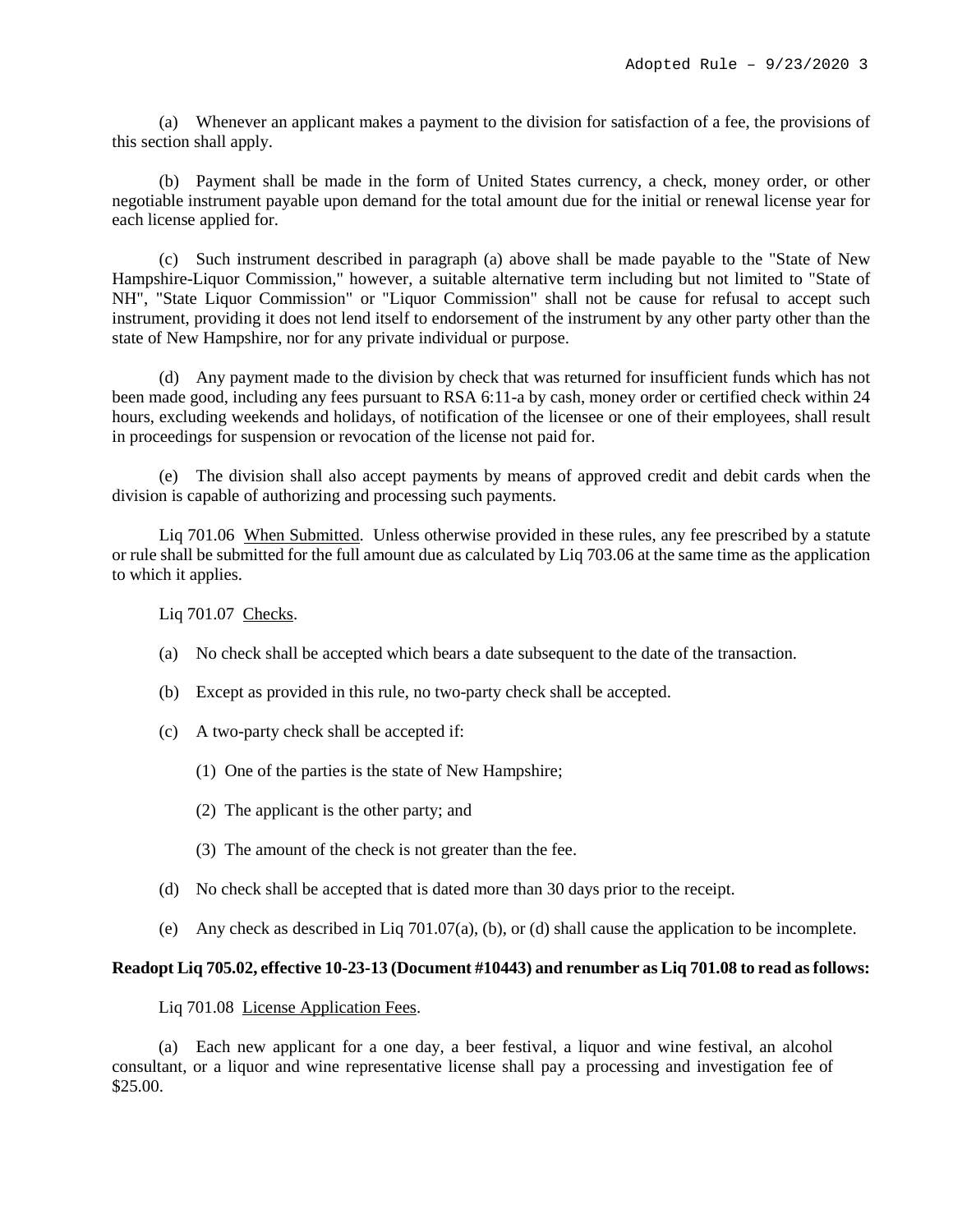(b) Each new applicant for any other type of license, except a special or supplemental license, shall pay a processing and investigation fee of \$100.00.

### PART Liq 702 APPLICATION PROCESS

Liq 702.01 Purpose. The purpose of these rules is to maintain a uniform and systematic approach to licensing of businesses as required and described under Liq 700 and RSA 178.

# **Readopt with amendment Liq 705.01, effective 10-23-13 (Document #10443), and renumber as Liq 702.02 to read as follows:**

## Liq 702.02 Form LIQ-A1 Initial Application For A License.

(a) When any natural or unnatural person desires to obtain a license, the applicant's or his, her or it's designee shall complete and submit Form LIQ-A1 "Initial Application," (revised 1/2020) and shall produce preliminary information necessary to initiate the application process.

(b) As part of the application procedure, any new applicant for a new license issued pursuant to this title, except supplemental, special, or one day licenses, shall pay an application fee to recover the costs of processing and investigating each type of license application.

(c) The applicant shall submit the application fee at the time they complete and submit Form LIQ-A1.

(d) No application, except a special, supplemental, or one-day license application, shall be processed without the application fee accompanying Form LIQ-A1.

(e) Application processing and investigation fees shall be non-refundable.

(f) An applicant shall be considered a new applicant if such applicant's license has lapsed more than 90 days, unless the applicant was the holder of a seasonal license in the current or previous calendar year.

(g) Pursuant to RSA 641:3, applicants shall certify they are authorized to sign on behalf of the business entity applying for a license, and that the information provided is true, correct, and complete to the best of their knowledge and belief.

# **"Readopt with amendment Liq 702.03 - Liq 702.13, Liq 703, and Liq 704, effective 10-23-13 (Document #10443), to read as follows:"**

Liq 702.03 Application Packet. Upon the submission of Form LIQ-A1, the licensing agent shall provide the applicant with the license type application as described in Liq 702.07 and the license type worksheet as described in Liq 702.07(b) and part Liq 705 of these rules.

Liq 702.04 Required Documentation. As part of the application process, applicants shall produce and submit copies of the following documents:

- (a) For all applicants located within the state of New Hampshire:
	- (1) A signed deed, lease, or rental agreement for the premises:
		- a. In name of applicant; and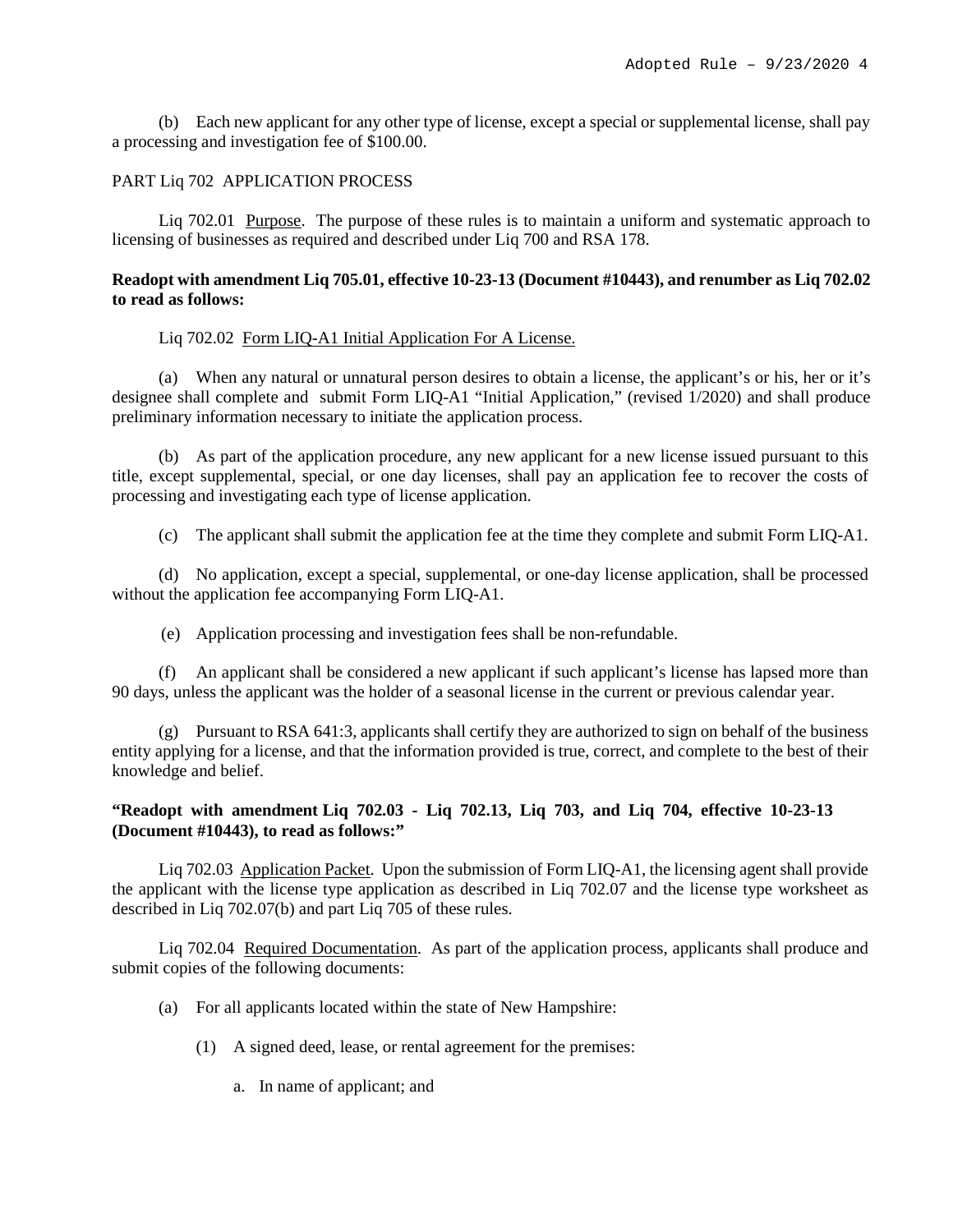b. Providing that the applicant has the right to occupy the premises and is in control of the premises;

(2) A copy of a valid certificate, license, or letter of compliance issued by the state or town in which the business is located showing compliance with the provisions of RSA 143-A;

(3) A bill of sale or lease for all furniture, fixtures, and equipment that:

- a. Shall be in name of applicant; and
- b. Shall state that applicant owns, leases or rents the furniture and equipment;

(4) A signed and dated bill of sale for any alcoholic beverages purchased when buying an existing business that specifies:

- a. The amount paid; and
- b. The complete inventory of stock by brand type;
- (5) A copy of the trade name registration with the New Hampshire secretary of state;

(6) A notarized affidavit showing affiant's ownership, management control, or employment by the business applying for a license;

(7) A managerial appointment consisting of a letter from and signed by the owners, partners, or members or a manager of an limited liability corporation ("LLC") or authorized corporate officer, as applicable, naming the manager together with his or her address, date, and place of birth;

(8) A diagram, sketch, or plan of physical layout of establishment;

(9) Copy of prior license or trade name and prior license number;

(10) A notarized certificate or affidavit from the registered agent of the entity furnishing all information required by RSA 178:3, V;

(11) A notarized original power of attorney and original affidavit for any person with power of attorney;

- (12) Town or city approval;
- (13) Permit of assembly; and
- (14) Health or food service license, if applicable;

### (b) For on-premises licenses:

(1) A signed bill of sale or lease of draft system or humidor for cigar bar, to the applicant;

(2) A copy of a valid permit of assembly, letter, or certificate of occupancy issued by the local or state fire authorities;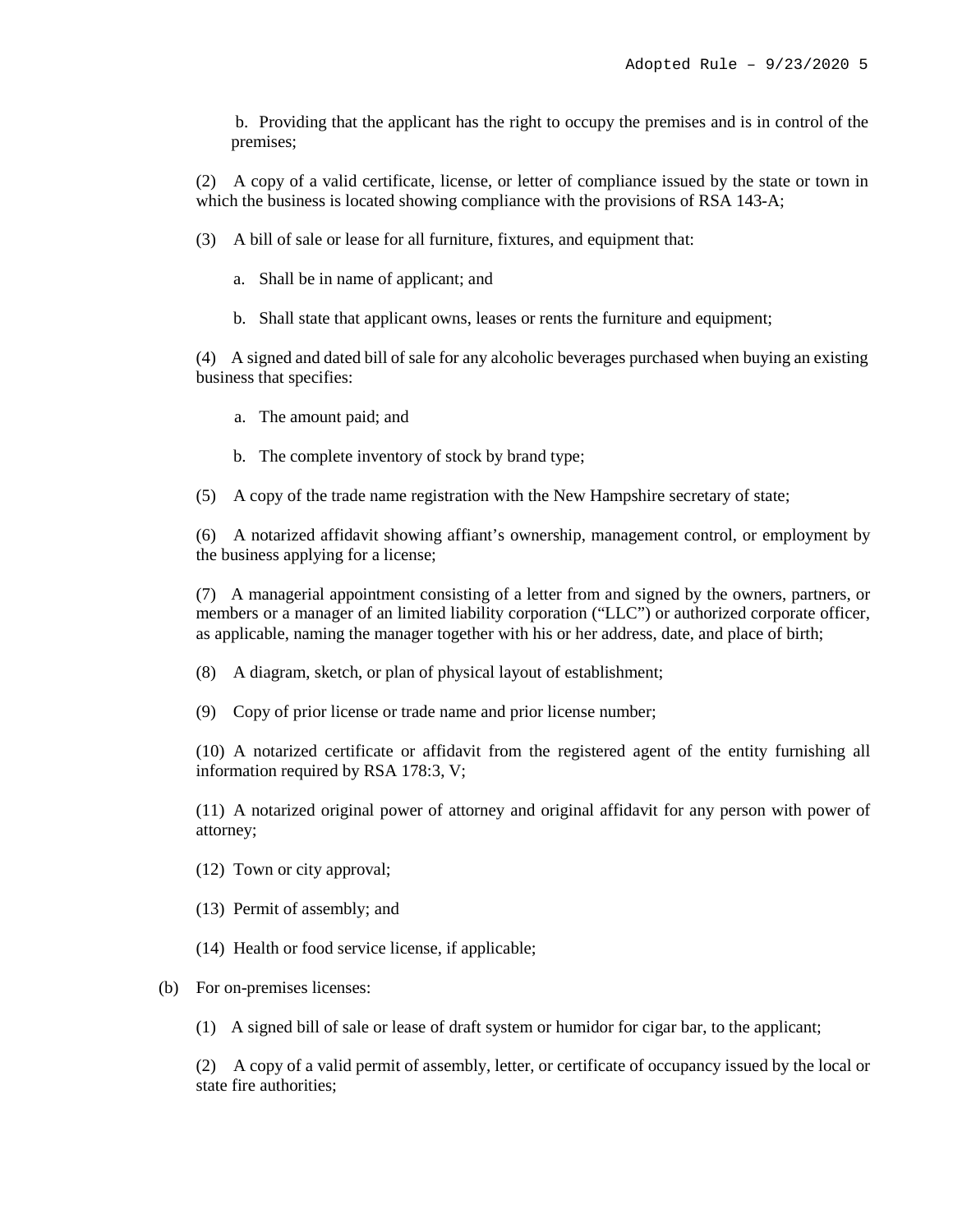- (3) Food service permit from local or state health agency;
- (4) Menu, if the applicant operates a restaurant; and

(5) Correspondence from the municipality indicating that it does not object to the forms of entertainment proposed by the applicant;

- (c) For a corporation:
	- (1) A certificate of incorporation with all addendums attached;

(2) A corporate certificate or letter of good standing from the New Hampshire secretary of state dated or issued within the last 12 months;

(3) A copy of the articles of incorporation, by-laws, and an attachment indicating ownership and distribution of stock within the corporation;

(4) A copy of the certificate of authority from the New Hampshire secretary of state, if a non-New Hampshire corporation;

(5) Minutes of the election of the current officers and directors or minutes of each meeting electing officers or directors to provide a complete and accurate record of the current status of all officers and directors and true ownership of the corporation or a sworn affidavit by the corporate secretary attesting to who the current officers and directors are in lieu of minutes;

- (6) Complete list of all current corporate officers, directors, shareholders including:
	- a. Full Name;
	- b. Date of birth ("DOB"); and
	- c. Legal address; and

(7) Notarized original power of attorney and original affidavit for any person with power of attorney;

(d) For limited liability corporations ("LLC"):

(1) A copy of the certificate of existence issued by the New Hampshire secretary of state, or a copy of the certificate of formation of the limited liability company with the filing date stamp of the New Hampshire secretary of state, or a copy of the authorization of the New Hampshire secretary of state for the LLC to do business in New Hampshire;

- (2) A copy of the certificate of good standing issued within the last 12 months;
- (3) A copy of the LLC operating agreement; and
- (4) Complete list of all current members or appointments of LLC managers including:
	- a. Full name;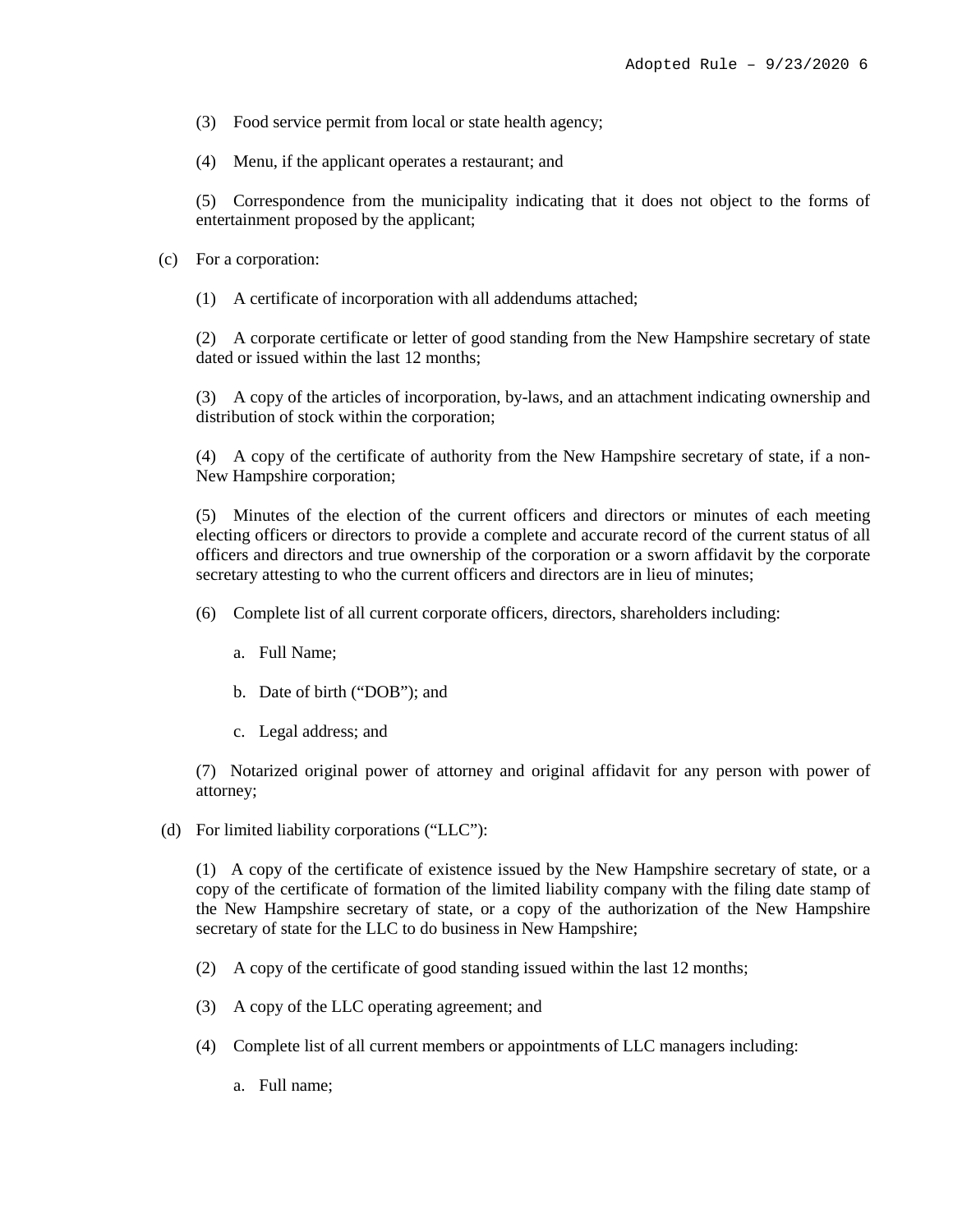b. DOB; and

c. Legal address;

(e) For partnerships:

(1) A notarized affidavit showing the partner's ownership, management control, or employment by the business applying for a license; and

(2) Notarized original power of attorney and original affidavit for any person with power of attorney;

(f) For a liquor, wine or beverage manufacturer, brew pub, beverage vendor, nano brewer, or rectifier a copy of the United States Treasury Tax and Trade Bureau ("TTB") permit issued to the applicant;

(g) For a common carrier, a copy of the United States Department of Transportation or Interstate Commerce Commission license or an affidavit from a New Hampshire based in-state carrier attesting to being a person who, for a fee, provides public transportation of goods or persons;

(h) For a wholesaler, a surety bond issued to the wholesaler guaranteeing the amount pursuant to the provisions of RSA 178:16, II;

(i) For an off-premises special license, a copy of a bill of sale, order of foreclosure, or letter of administration by the judge of probate;

(j) For an off-premises with a pharmacy, license or certificate issued by the New Hampshire pharmacy board;

# (k) RESERVED

(l) For a passenger tramway device, proof of licensing by the New Hampshire department of safety and a copy of the tramway inspection certificate issued for the device;

(m) For a college club, proof of accreditation of a college or university with a letter from the accrediting agency indicating that the college or university is accredited and in good standing;

(n) For non-profits, proof of non-profit status which shall consist of a copy of the U.S. Internal Revenue Service issued document and New Hampshire secretary of state document granting non-profit status;

(o) For a dining or rail car:

(1) Proof of inspection with the New Hampshire department of transportation; and

(2) A copy of the certificate, letter of compliance, or license issued by the inspecting agency;

(p) For a state fair:

(1) A written statement indicating official approval of the chief of the fire department with jurisdiction as to the safety of the location;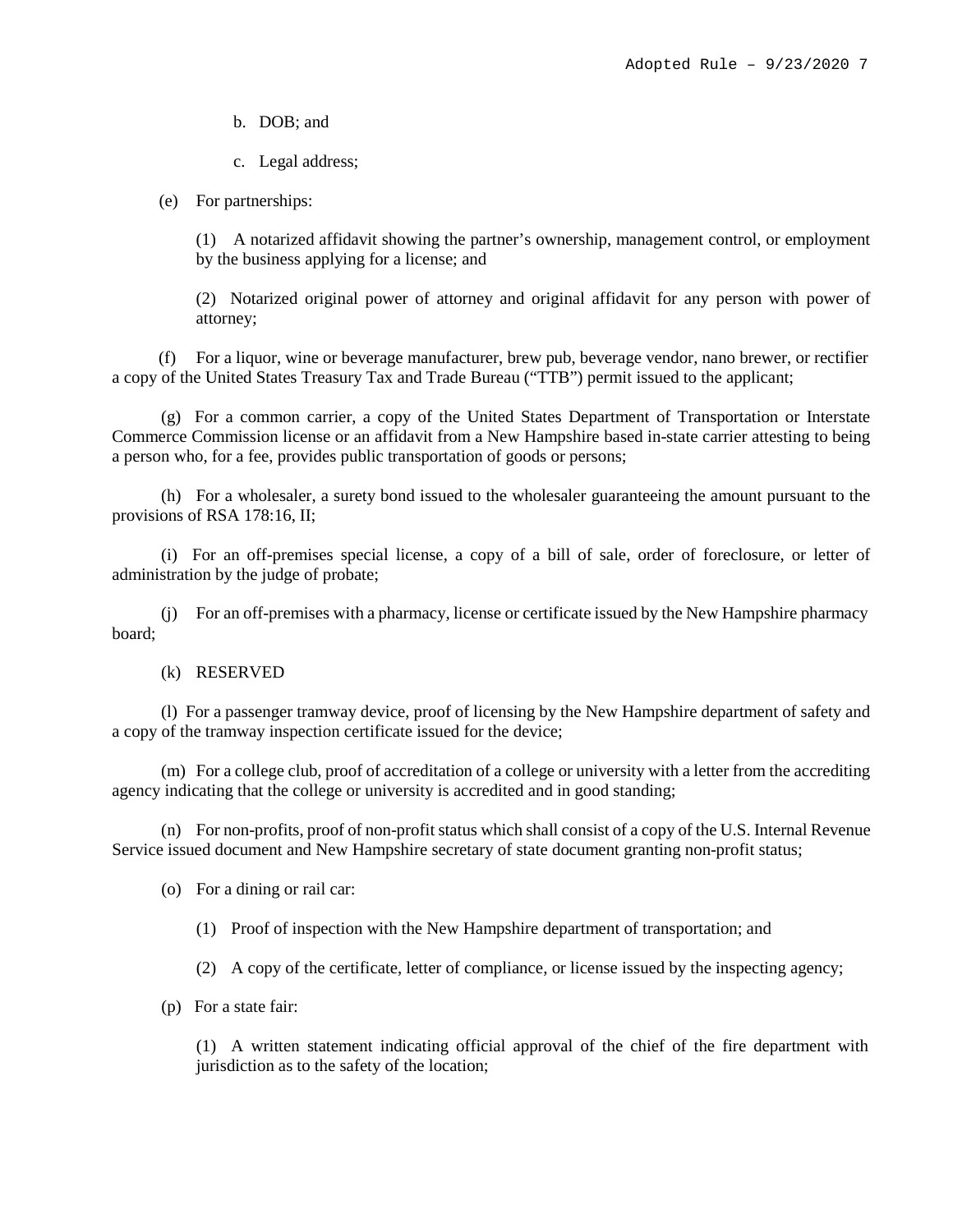(2) A written statement indicating official approval of the health department with jurisdiction concerning sanitary conditions;

(3) A written statement indicating official approval of the police department with jurisdiction as to the accessibility and public safety of the location and the event; and

(4) For a New Hampshire fair or exposition, a letter of good standing from the New Hampshire Association of Fairs and Expositions;

- (q) For social and veterans clubs, a roster of club members and auxiliaries, including addresses;
- (r) For a one-day license:

(1) A written statement indicating official approval of the chief of the fire department with jurisdiction as to the safety of the location;

(2) A written statement indicating official approval of the health department with jurisdiction concerning sanitary conditions;

(3) A written statement indicating official approval of the police department with jurisdiction as to the accessibility and public safety of the location and the event;

(4) A certificate of attendance at a commission management training seminar within 12 months prior to the effective date of the license;

(5) A letter of authorization from a non-profit organization designating an official in charge of the event;

(6) A notarized affidavit showing affiant's ownership, management control, or employment by the business applying for a license; and

(7) A list of alcohol servers for the function;

- (s) For a vessel, current operating certificate issued by the New Hampshire department of safety;
- (t) For a wine or beer festival:

(1) A written statement indicating official approval of the chief of the fire department with jurisdiction as to the safety of the location;

(2) A written statement indicating official approval of the health department with jurisdiction concerning sanitary conditions;

(3) A written statement indicating official approval of the police department with jurisdiction as to the accessibility and public safety of the location and the event;

(4) A letter of authorization from a non-profit organization designating an official in charge of the event;

(5) A notarized affidavit showing affiant's ownership, management control, or employment by the business applying for a license;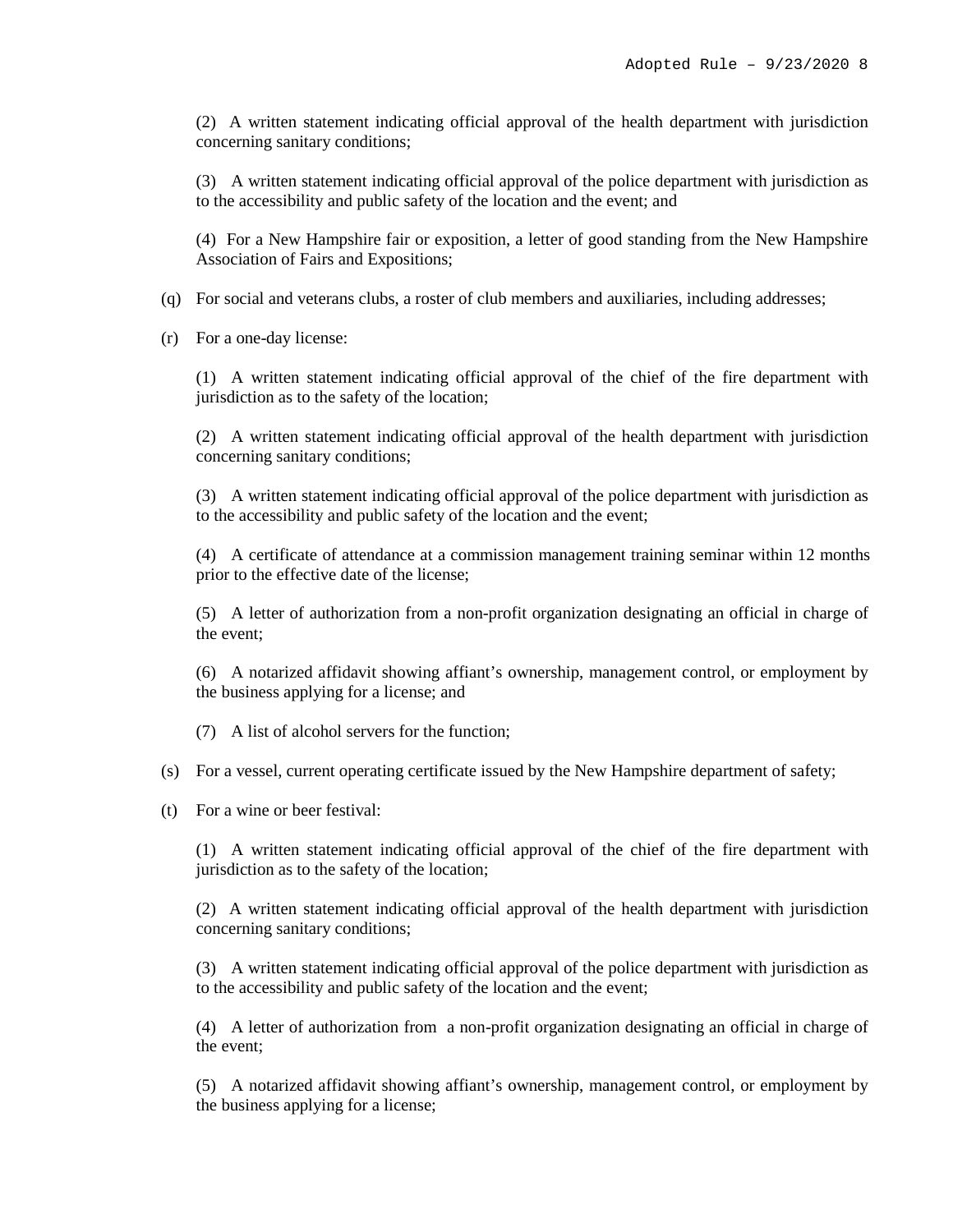(6) A list of alcohol servers for the function; and

(7) A certificate of attendance at a commission management training seminar within 12 months prior to the effective date of the license;

(u) For a vending tobacco license, location and name of business of each tobacco vending machine;

(v) For pari-mutuel and commercial motor vehicle race track license, a listing of the areas that the applicant intends to utilize for the service and consumption of alcoholic beverages including a brief description of the area; and

(w) For an agency store:

(1) A financial statement from a credit company or bank providing a copy of the applicant's credit standing;

(2) Letters of recommendation from 3 New Hampshire residents indicating the reliability of the applicant's customer service record in the community; and

(3) Any photographs of the business or other representation or other documentation that the applicant wants the commission to consider in the selection process.

Liq 702.05 Input From Municipality.

(a) As part of the application process, the licensing agent shall send correspondence to the municipality where the licensee is proposed to be located, notifying it of the license application.

(b) The correspondence shall solicit the following information from a municipality in its review of the license application under Liq 702.08:

> (1) That the proposed location of the business is appropriate for the sale and service of alcohol, tobacco, or both;

(2) The nature of the business relative to the surrounding neighborhood;

(3) The number of similar businesses in the neighborhood; and

(4) Objections from the municipality relative to the appropriateness of a liquor license under RSA 178:3, VII(f).

Liq 702.06 In-State Premises Inspection.

(a) The commission shall inform the applicant of the requirements specific to the license type sought by the applicant.

(b) Once the applicant has obtained all documentation required by Liq 702.04, completed all desired renovations at the proposed locations, and installed all furniture, the applicant shall request an inspection of the site by an investigator.

(c) The commission shall inspect the premises to determine compliance with applicable statutes and rules and the physical requirements of Liq 706.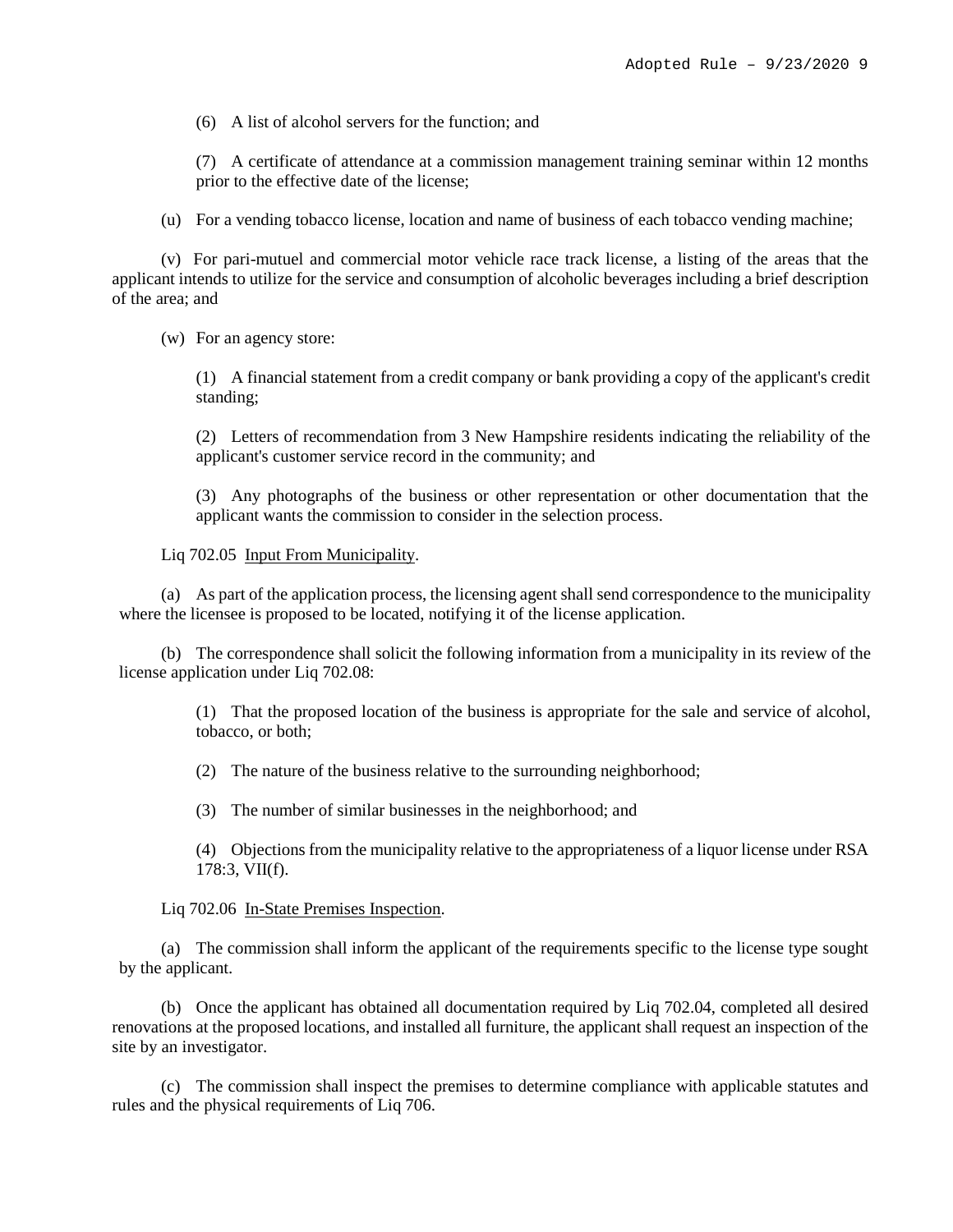# Liq 702.07 License Type Application.

(a) Once the applicant has obtained and submitted copies of all documentation required by Liq 702.04 and an investigator has inspected the premises pursuant to Liq 702.06, the applicant shall complete and submit as appropriate:

> (1) Form LTA-1M "License Type Application-Manufacturers" (revised 1/2020) for manufacturers, including brew pub, liquor manufacturer, beverage manufacturer, nano brewery with sampler (no restaurant), nano brewery with restaurant, rectifier, tenant brewer, wine manufacturer with sampler, and wine manufacturer retail outlet; or

> (2) Form LTA-2D "License Type Application-Distributors – Non-Retail" (revised 1/2020) for distributors, including beverage vendor, carrier, liquor and wine representative, liquor and wine vendor, liquor/wine/beverage warehouse, wholesale distributor, and alcohol consultant; or

> (3) Form LTA-3R-OFF "License Type Application-Retailers-Off-Premises" (revised 1/2020) for retailers off-premises, including agency store, beer festival, beer specialty, combination, offpremise specialty, retail tobacco, retail wine, tobacco sampling, tobacco vending, and wine festival; tobacco retail license fee; or

> (4) Form LTA-3R-ON "License Type Application-Retailers-On-Premises" (revised 1/2020) for retailers on-premises, including, ballroom, bed and breakfast / hotel, caterer on-premises, caterer off-premises, college club, convention center, dining car / rail car, restaurant, military club, veteran's club, social club, one day non-profit organization, state fair, sports entertainment complex, pari-mutuel / commercial motor vehicle race track, sports recreation facility, performing arts, vessel, wine / liquor festival, beer festival and cigar bar.

(b) The applicant shall complete and submit the "License Type Worksheet" as set forth in Liq 705 of these rules, in addition to the "License Type Application" set forth in Liq 702.07(a).

(c) If the license application and corresponding worksheet is completed, and the applicant satisfies all requirements for the license type, the licensing agent shall submit the application to the director for review.

(d) The director shall review the license application and submit to the commission a written recommendation as to whether the commission should grant or deny the license.

(e) If the director recommends that the commission grant the applicant a license, the director shall issue that applicant a temporary license pending the chairman or deputy commissioner's final review and decision.

(f) If the director believes that he or she lacks sufficient information to determine whether to recommend the grant or denial of the license, because he or she is unable to fully assess the actual control structure of the licensee, the effect that any third-party interests may play on the licensee's operations, the effect of the licensed establishment on the neighborhood, or, based on specific circumstances, there is reason to believe the applicant may be unable to comply with the provisions set forth in Title XIII or these rules, the director shall request additional information, and shall respond to the application by issuing the applicant a temporary license, which shall allow the applicant to operate pending the director's determination regarding a recommendation of grant or denial.

(g) Any temporary license issued pursuant to Liq 702.07(e) or (f) shall automatically expire upon the occurrence of any of the following events: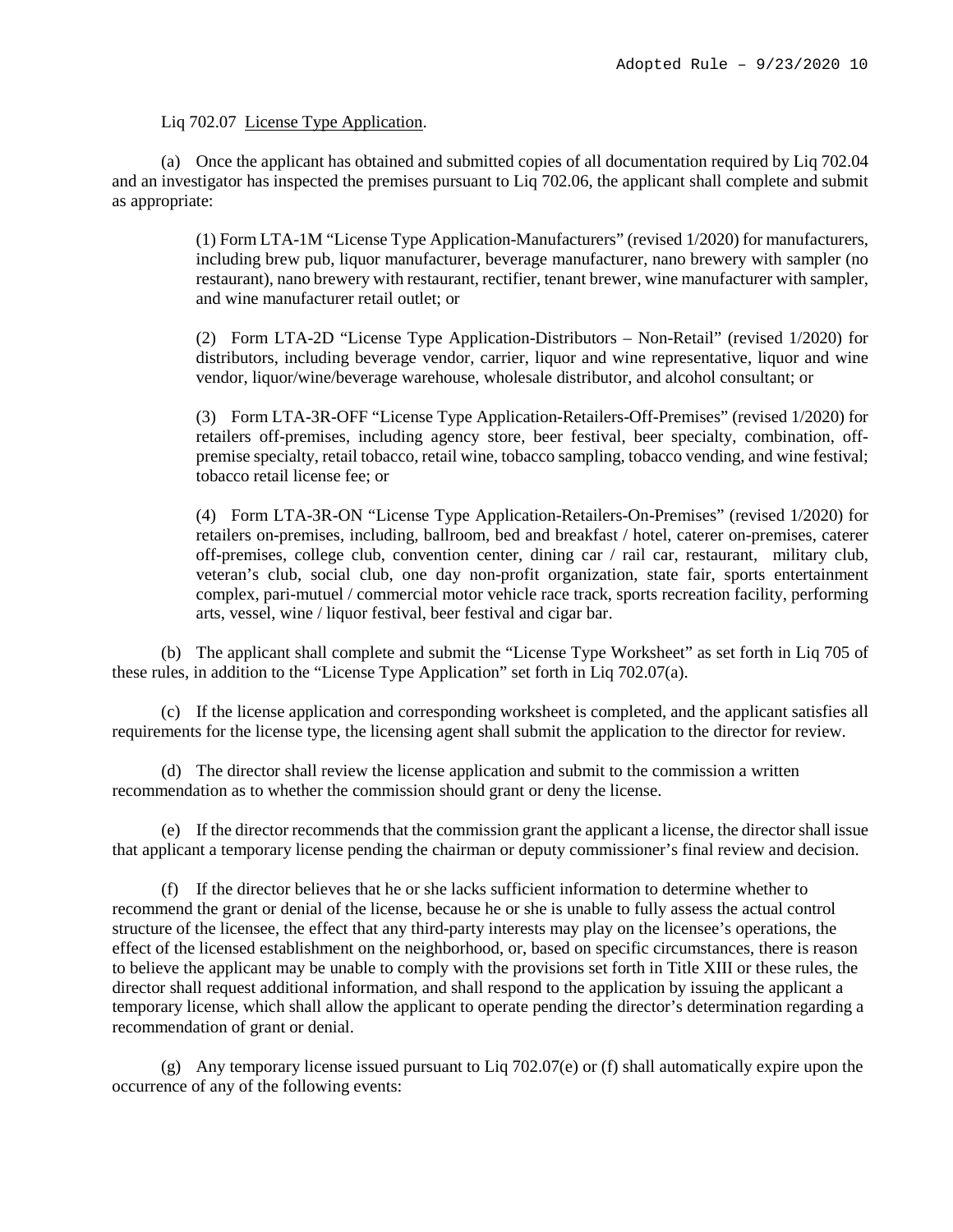(1) The director's recommendation to the commission that it deny the license;

(2) The commission's grant of the license; or

(3) 90 days following its issuance.

(h) Any temporary license issued by the director pursuant to Liq 702.07(e) or (f) shall state on the document that it shall expire upon the occurrence of any of the events set forth in Liq  $702.07(g)(1-3)$ .

Liq 702.08 Additional information. In order to determine whether or not to approve the request for a license, the chairman or deputy commissioner may request additional information pursuant to RSA 178:3, V.

Liq 702.09 Final Review. The chairman, or the deputy commissioner pursuant to RSA 176:2-a, shall determine whether or not to approve the request for a license based on the following:

(a) The operational and business qualifications of all persons with a right to control the operations and policies of the proposed licensee;

(b) The existence of any disqualifying felonies as specified in RSA 178:3, VI;

(c) The information received from the municipality pursuant to Liq 702.05;

(d) Completeness of the application;

(e) That the applicant is of legal age;

(f) That the applicant is of good character;

(g) That the application accurately disclosed the applicant's interests in other business activities;

(h) That the applicant's interests in other business activities would interfere with the lawful operation of the proposed business;

(i) That interests in other business activities would create unfair competition or unlawful activities;

(j) That the proposed business would be managed in a manner which would hinder the commission from exercising its regulatory and financial responsibilities;

(k) That the proposed location of the business is an appropriate one, considering the nature of the business, the nature of the surrounding neighborhood, and the number of similar businesses in the neighborhood; and

(l) The recommendation of the director of the division of licensing and enforcement.

Liq 702.10 Issuance of License.

(a) The licensing agent shall notify the licensee in writing whether or not the request has been approved, and of any condition or conditions which the chairman, or the deputy commissioner pursuant to RSA 176:2-a, attached to any license approval, including, but not limited to:

(1) A warehouse licensee, other than DHL, shall not store bailment products;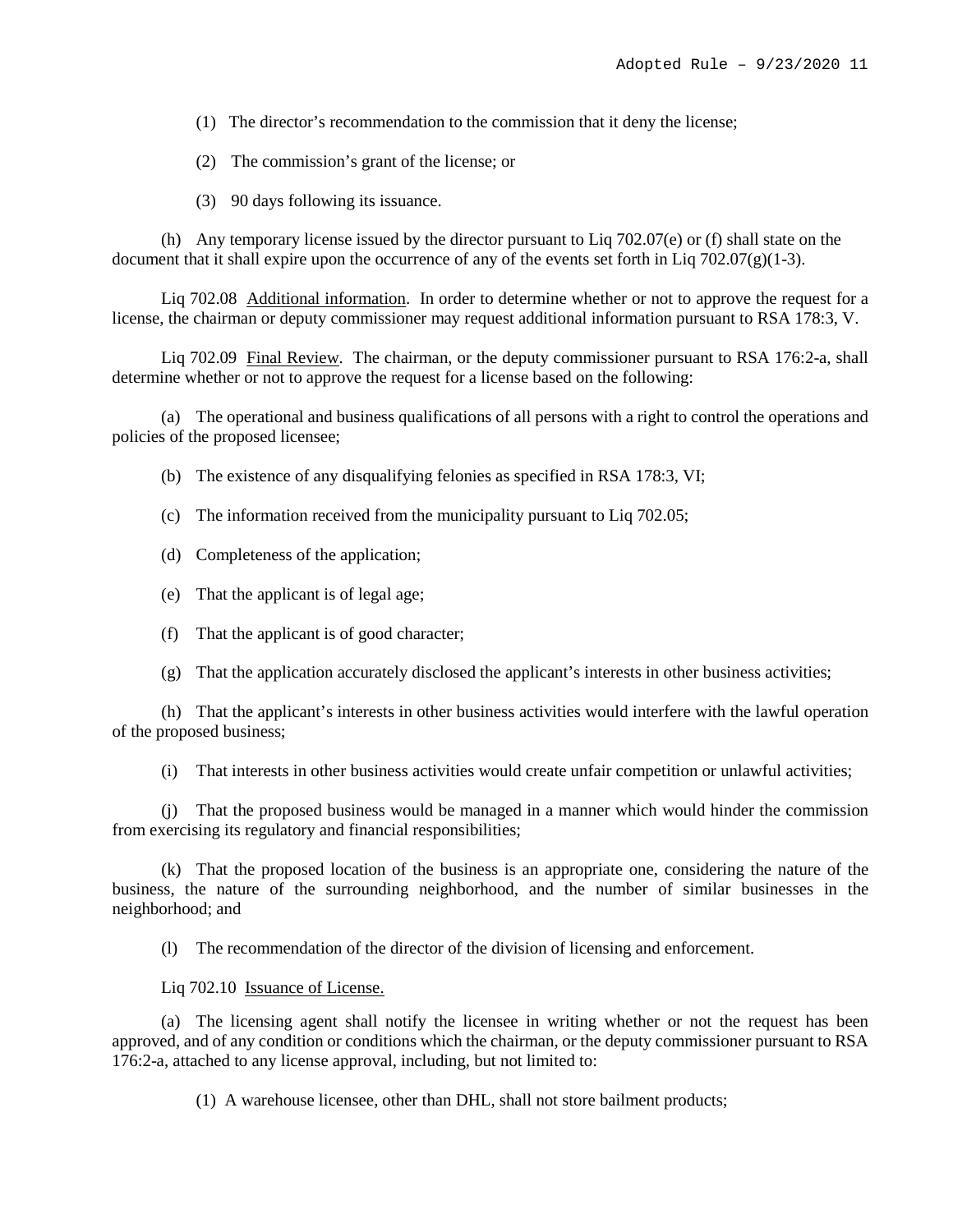(2) A combination licensee shall operate each of the licenses in comportment with the hours of sales requirements for the license in operation as established by RSA 179:17; and

(3) Any other condition or conditions that further the primary duties of the commission as outlined in RSA 176:3.

(b) Any denials shall be accompanied by a written statement stating the basis for the denial and that the applicant has a right to a hearing.

Liq 702.11 Management Training Seminar.

(a) The commission shall offer the management training seminar ("MTS") pursuant to RSA 178:2, II.

(b) All retail licensees or a manager designee shall attend and receive a certificate of completion with positive identification in compliance with RSA 179:8.

(c) The seminar shall cover the following topics:

- (1) Information on state law;
- (2) Alcohol sales practices;
- (3) Criminal and civil liability; and

(4) Management practices intended to reduce access to alcohol by persons under the age of 21 and over service of alcohol to patrons.

(d) A schedule of classes shall be provided to all license applicants by the licensing officer.

(e) Prior to the effective date of a one-day license, the training program shall be attended by a management representative of the applicant provided, however, if 2 or more one day licenses are issued to the same applicant during any 12-month period, the management representative of the applicant shall be required to attend the training program only once during that 12-month period.

Liq 702.12 Training Required, Designee.

(a) Pursuant to RSA 178:2, for each on or off premise license initially issued, all retail licensees or a manager designee shall attend the commission MTS licensee basic training course.

(b) An applicant may designate a manager by name to attend the training in his or her stead on a designation Form L-003 provided by the commission, which shall be filed with the license application.

Liq 702.13 License Suspension.

(a) Pursuant to RSA 178:2, V, the chairman may suspend, pursuant to RSA 541-A:30, III, the license of any person who holds a license under the provisions of this chapter for failure to comply with the requirements of RSA 178:2, IV, which license shall not be reissued until the required training is complete.

(b) Notice of possible suspension pursuant to paragraph (a) shall accompany the license application and be signed by the licensee.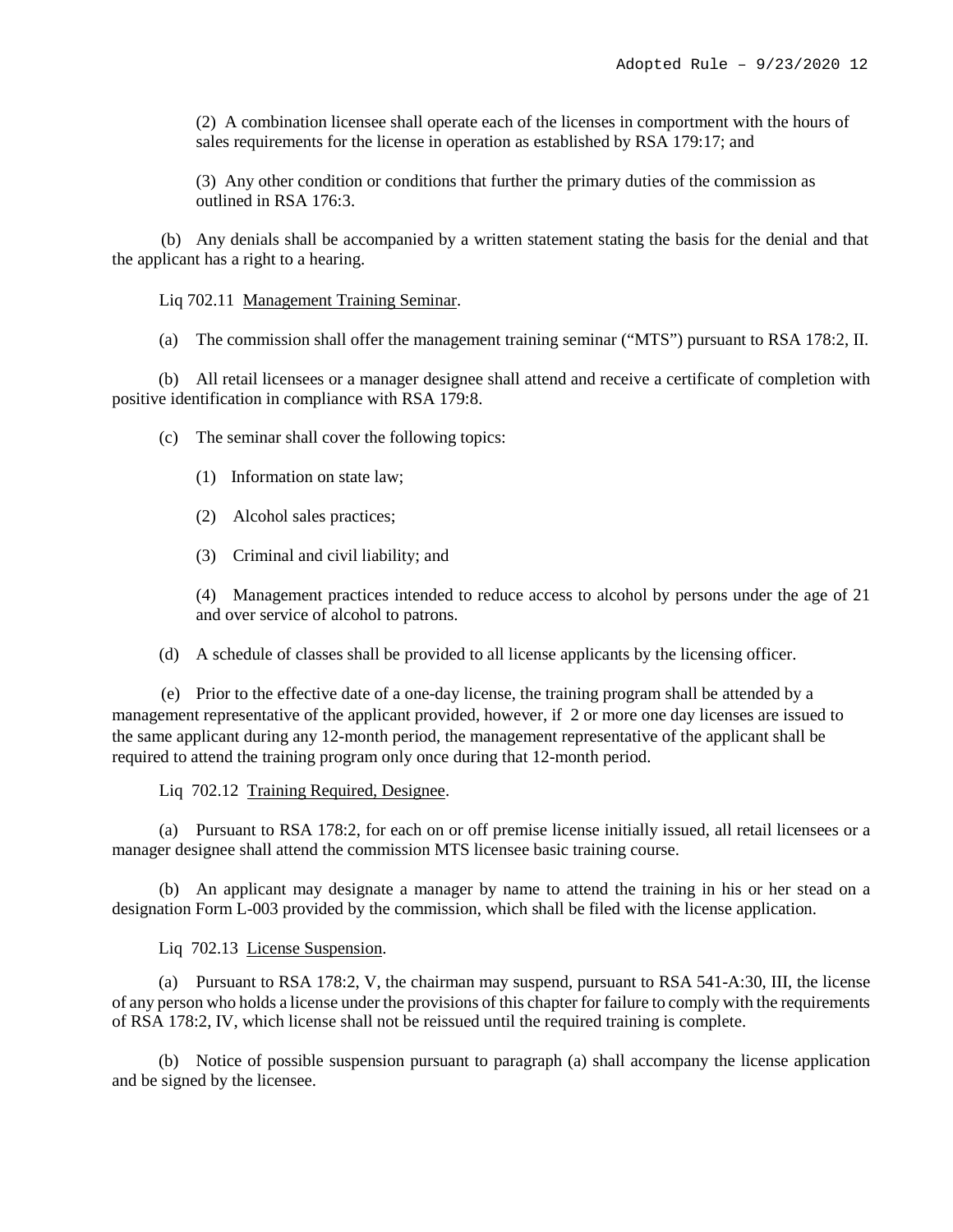(c) Upon 20 days after the license is issued, if the licensee has not yet attended the mandatory training, the division shall issue a warning notice to the licensee directing the licensee to complete the training by the 45 day deadline.

(d) A warning notice issued pursuant to Liq 702.13(c) constitutes a commission order.

(e) Once 45 days has elapsed since the license was issued, the division shall issue a licensee who still has not attended the training an administrative notice of violation and schedule a hearing on the violation.

(f) If the chairman suspends a license for failure to attend MTS, the license shall not be reinstated until the required training is completed.

### PART Liq 703 LICENSING FORMULA

Liq 703.01 Purpose. The purpose of this part is to provide applicants with a formula for the calculation of license fees as required pursuant to RSA 178.

Liq 703.02 Definitions.

- (a) "B-Month" means the birth month for an individual or legal date of organization.
- (b) "C-Month" means the effective month of a new license;
- (c) "D-Month" means the difference in months between B-Month and C-Month.
- (d) "Eff Date" means the first day of the month the license is to take effect.
- (e) "License-Months" means the length of a license issued in measurement by month.
- (f) "SPI" means either the birth date or legal date of incorporation or other organization.

(g) "Table" means any chart, graph, or reference material included to more clearly explain a concept or legal requirement.

#### Liq 703.03 RESERVED

Liq 703.04 Formula for Calculation of Licensing Months. The formula for calculation of licensing months for initial licenses shall be as follows:

- (a) If B-Month is less than C-Month, the license fee shall be calculated as follows:
	- (1) The D-Month shall equal the C-Month minus B-Month plus one;
	- (2) If D-Month is less than 9, the license months shall equal 12 minus D-Month; and
	- (3) If D-Month is greater than or equal to 9, the license months shall equal 24 minus D-Month.
- (b) If B-Month is greater than or equal to C-Month, the license fee shall be calculated as follows:
	- (1) The D-Month shall equal the B-Month minus C-Month minus one;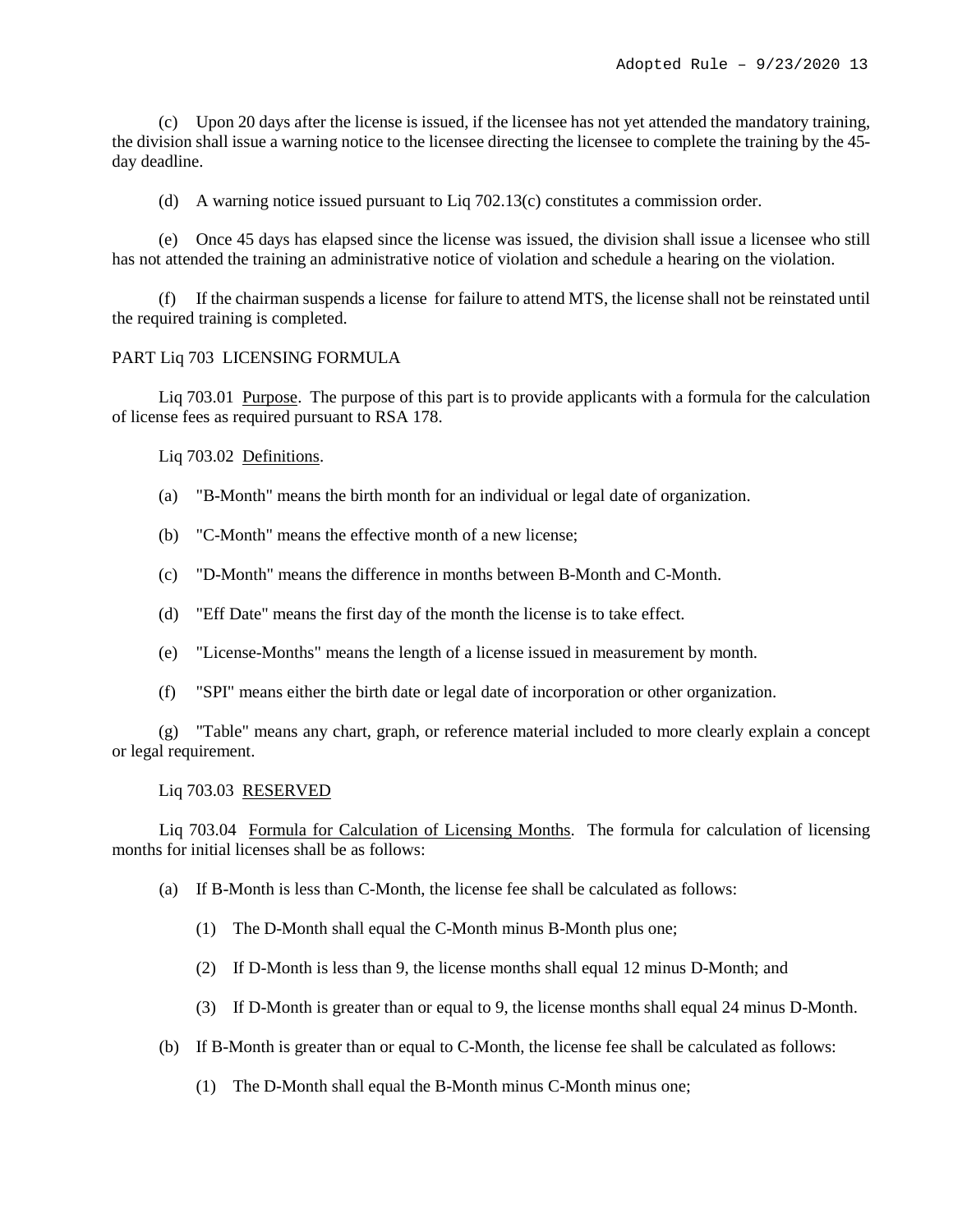(2) If D-Month is less than 4, the license months shall equal 12 plus D-Month; and

(3) If D-Month is greater than or equal to 4, the license months shall equal D-Month.

(c) Licenses, except for seasonal, supplemental, state fair, special, beer festival, or one day licenses shall be issued for periods of at least 4 months, but shall not exceed 15 months as determined by the formula in Liq 703.04(a) and (b).

Liq 703.05 Table A.

(a) The length of the license issued shall be determined by matching the SPI month in the X axis with the effective month in the Y axis;

(b) Once the effective month and SPI month have been determined the number of months for the initial license or lapsed license shall be in compliance with table A below:

|            | <b>SPI MONTH</b> |                |                |                |                |                |                |                |                |                |                |                |
|------------|------------------|----------------|----------------|----------------|----------------|----------------|----------------|----------------|----------------|----------------|----------------|----------------|
| Eff. Month |                  |                |                |                |                |                |                |                |                |                |                |                |
|            | Jan              | Feb            | Mar            | Apr            | May            | June           | July           | Aug            | Sept           | Oct            | <b>Nov</b>     | Dec            |
| Jan        | 13               | 14             | 15             | $\overline{4}$ | 5              | 6              | $\overline{7}$ | 8              | 9              | 10             | 11             | 12             |
| Feb        | 12               | 13             | 14             | 15             | $\overline{4}$ | 5              | 6              | $\overline{7}$ | 8              | 9              | 10             | 11             |
| Mar        | 11               | 12             | 13             | 14             | 15             | $\overline{4}$ | $\overline{5}$ | 6              | $\overline{7}$ | 8              | 9              | 10             |
| Apr        | 10               | 11             | 12             | 13             | 14             | 15             | $\overline{4}$ | $\overline{5}$ | 6              | $\overline{7}$ | 8              | 9              |
| May        | 9                | 10             | 11             | 12             | 13             | 14             | 15             | $\overline{4}$ | 5              | 6              | $\overline{7}$ | 8              |
| June       | 8                | 9              | 10             | 11             | 12             | 13             | 14             | 15             | $\overline{4}$ | $\overline{5}$ | 6              | $\overline{7}$ |
| July       | $\overline{7}$   | 8              | 9              | 10             | 11             | 12             | 13             | 14             | 15             | $\overline{4}$ | 5              | 6              |
| Aug        | 6                | $\overline{7}$ | $\overline{8}$ | 9              | 10             | 11             | 12             | 13             | 14             | 15             | $\overline{4}$ | $\overline{5}$ |
| Sept       | 5                | 6              | $\overline{7}$ | 8              | 9              | 10             | 11             | 12             | 13             | 14             | 15             | $\overline{4}$ |
| Oct        | $\overline{4}$   | 5              | 6              | $\overline{7}$ | 8              | 9              | 10             | 11             | 12             | 13             | 14             | 15             |
| <b>Nov</b> | 15               | $\overline{4}$ | 5              | 6              | $\overline{7}$ | 8              | 9              | 10             | 11             | 12             | 13             | 14             |
| Dec        | 14               | 15             | $\overline{4}$ | 5              | 6              | $\overline{7}$ | 8              | 9              | 10             | 11             | 12             | 13             |

# TABLE A

Liq 703.06 License Fees. The initial or renewal fee for any license shall be the sum of the licensemonths divided by 12 multiplied by the annual cost for each category pursuant to RSA 178:29 except for seasonal, special, supplemental, beer festival, and state fair licenses.

Liq 703.07 Refunds Prohibited. The fees paid by any licensee for a license, regardless of the license term, shall not be refundable except when a refund request is received by the commission prior to the effective date of the license.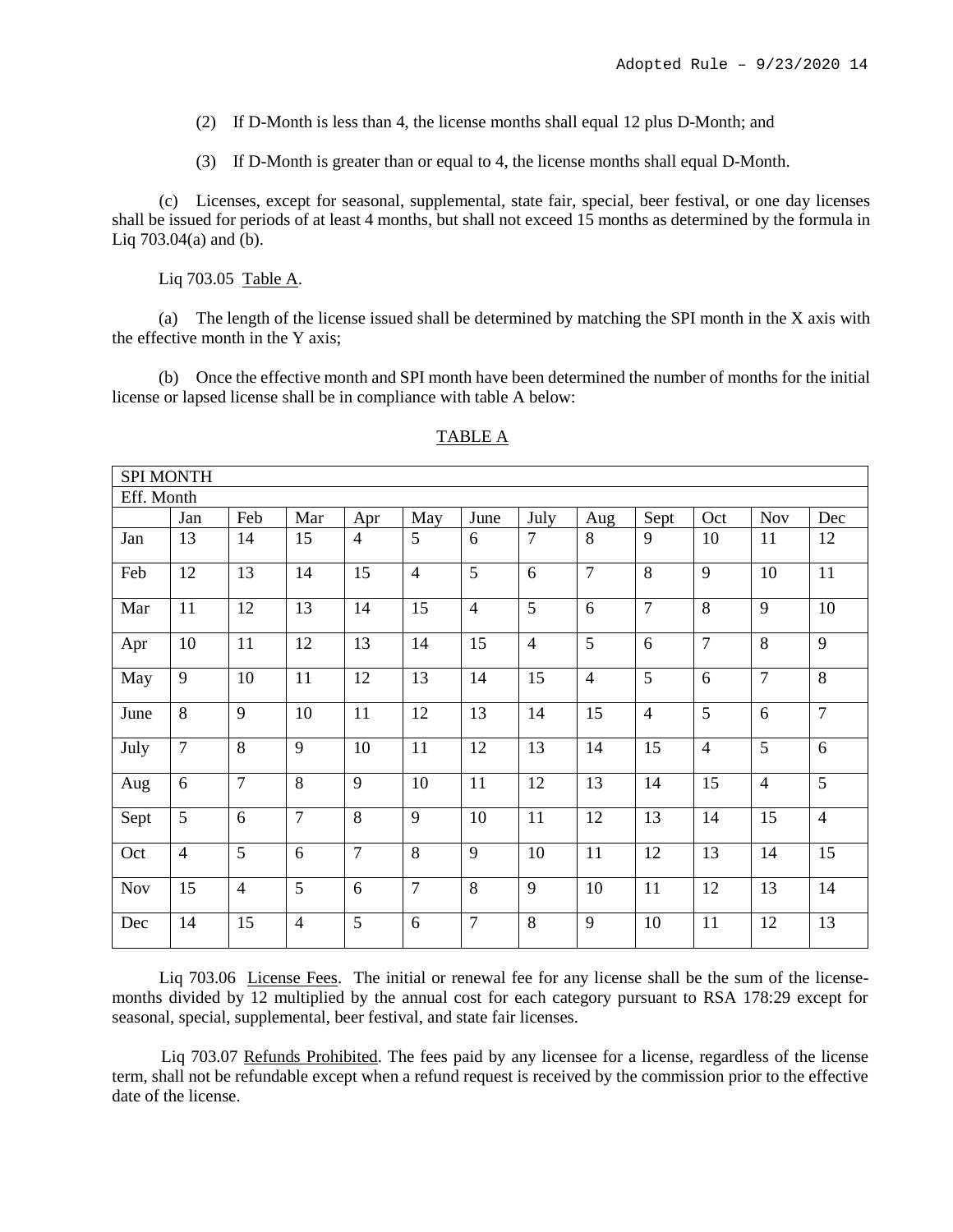### PART Liq 704 LICENSE RENEWALS

### Liq 704.01 Notice of Renewal.

- (a) The division shall identify all year round licenses 90 days before their renewal date.
- (b) The following shall apply:

(1) The division shall issue a written application, the applicable License Type Worksheet (LTW), for the renewal of licenses to every licensee;

(2) The application shall be delivered electronically, or by mail if requested by the applicant, or other appropriate method to an address designated by the licensee;

(3) The applicant shall answer all questions in the applicable license type worksheet designed for the renewal of a license as required pursuant to RSA 178:3 and applicable parts of Liq 700;

(4) All questions shall be answered truthfully, completely, in a legible manner, and in a nonerasable graphic;

(5) Any supporting documentation required to update an application pursuant to Liq 702.04 shall accompany the application when submitted for renewal;

(6) The renewal applicant's application to the division office in Concord shall be postmarked at least 30 days before the expiration date of their license; and

(7) The fees, and form of payment shall comply with the provisions of Liq 701.05.

Liq 704.02 Bond Required.

(a) A wholesale distributor as defined by RSA 175:1, LXVI, shall give to the state of New Hampshire a surety bond required by RSA 178:16, II.

(b) The formula for a renewed bond shall be 1.5 times the highest monthly sum of additional fees paid pursuant to RSA 178:26 during the 12-month period ending 3 months prior to the license renewal date.

(c) The amount of the bond required for an original applicant shall be in an amount determined by an estimate of the chairman based upon the vendor's or applicant's estimated sales.

(d) The bond amount shall be reviewed every 3 months and shall be based upon the actual number of gallons of beverage sold monthly multiplied by the amount of tax specified by RSA 178:26 for each gallon sold multiplied by 1.5 during the period of the original license.

(e) The length of time a bond is required shall be consistent with the requirements of RSA 178:16.

**Readopt with amendments and renumber Liq 706.01 – 706.34, effective 7-29-11 (Document #9965), as Liq 705.01 – 705.33 to read as follows:**

### PART Liq 705 LICENSE TYPE WORKSHEETS

Liq 705.01 Information Required on Worksheets.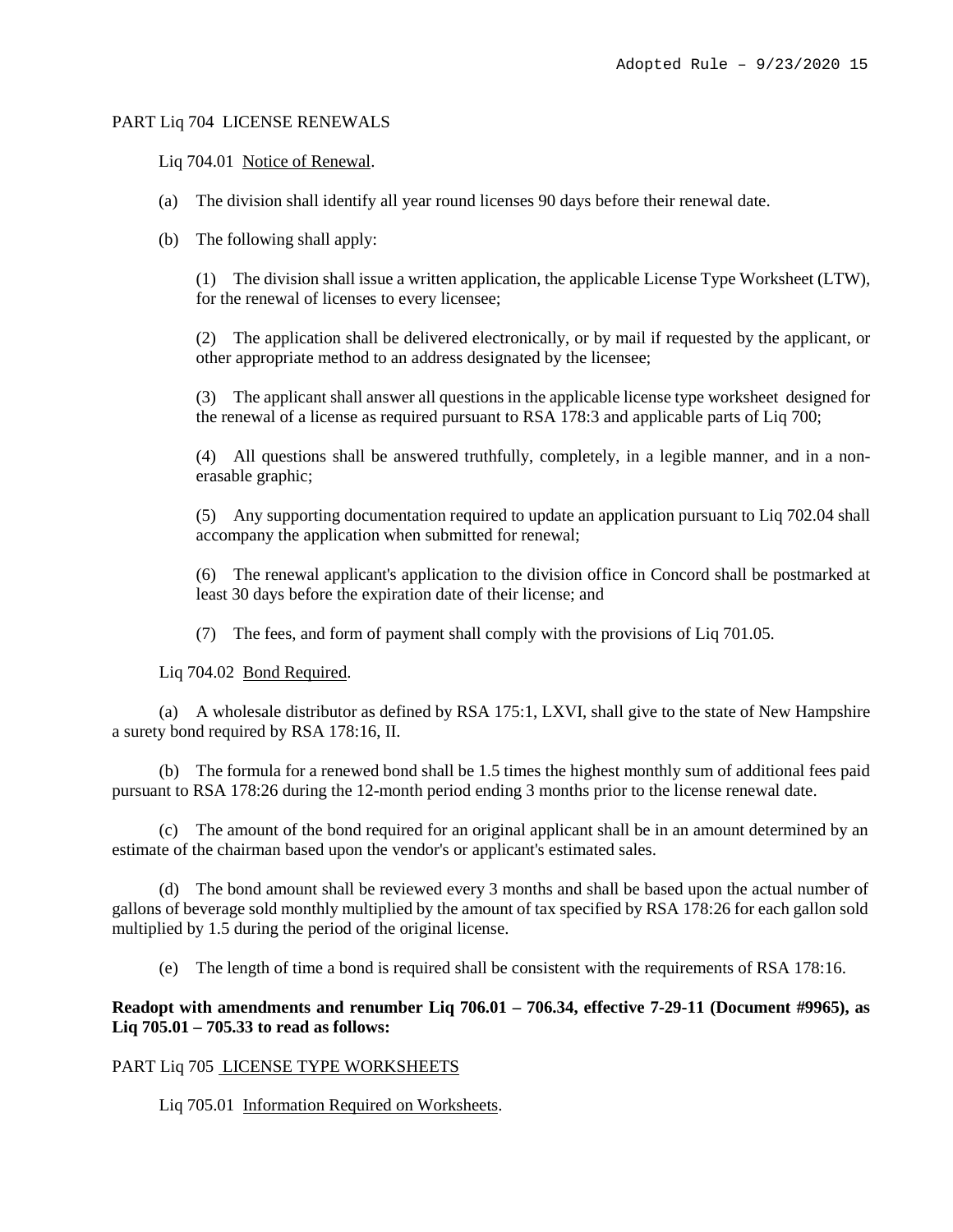(a) Each applicant for a license shall retain, maintain and keep readily available all supporting documentation relative to their specific worksheet and, upon investigation, provide such documentation to any member of the commission.

(b) Each applicant for a license shall provide the name of the business, the trade name of the business, if any, and the primary contact for the applicant.

(c) Each applicant for a license shall provide specific information and acknowledgements on a "License Type Worksheet" as required by Liq 702.07 (a) and as specified in this Part. The information provided shall be certified by the applicant under penalty of unsworn falsification pursuant to RSA 641:3.

Liq 705.02 Liquor Manufacturer Licenses. Applicants for a liquor manufacturer license shall complete and submit Form LTW-19, "License Type Worksheet-Liquor Manufacturer" (revised 8/2020) providing all required information and acknowledgments.

Liq 705.03 Rectifier Licenses. Applicants for a rectifier license shall complete and submit LTW-32, "License Type Worksheet-Rectifier" (revised 8/2020) providing all required information and acknowledgements.

Liq 705.04 Liquor and Wine Vendor License. Applicants for a liquor and wine vendor license shall complete and submit Form LTW-45, "License Type Worksheet-Liquor and Wine Vendor" (revised 8/2020) providing all required information and acknowledgments.

Liq 705.05 Liquor/Wine/Beverage Warehouser License. Applicants for a liquor/wine/beverage/warehouse license shall complete and submit Form LTW-12, "License Type Worksheet-Liquor, Wine and Beverage Warehouser" (revised 8/2020) providing all required information and acknowledgments.

Liq 705.06 Wine Manufacturer's License. Applicants for a wine manufacturer's license shall complete and submit Form LTW-30, "License Type Worksheet-Wine Manufacturer – Off Premises Sampling/Retail Sales" (revised 8/2020) providing all required information, acknowledgments, and, for an off-premises sampling retail event, attach a copy of the authorization letter from the nano-brewery allowing the applicant permission to conduct sales and sampling.

Liq 705.07 Liquor and Wine Representative License. Applicants for a liquor and wine representative license shall complete and submit Form LTW-35, "License Type Worksheet-Liquor and Wine Representative" (revised 8/2020) providing all required information, acknowledgments, and attach a warranty deed or lease agreement.

Liq 705.08 Beverage Manufacturer Licenses. Applicants for a beverage manufacturer license shall complete and submit Form LTW-18, "License Type Worksheet-Beverage Manufacturer" (revised 8/2020) providing all required information, acknowledgments, and attach a completed form LTW-03 "Restaurant" worksheet, if the applicant will hold an on-premise license.

Liq 705.09 Carrier License. Applicants for a carrier license shall complete and submit Form LTW-16, "License Type Worksheet-Carrier" (revised 1/2020) providing all required information and acknowledgments.

Liq 705.10 Beverage Vendor Licenses. Applicants for a beverage vendor license shall complete and submit Form LTW-31, "License Type Worksheet-Beverage Vendor" (revised 8/2020) providing all required information and acknowledgments.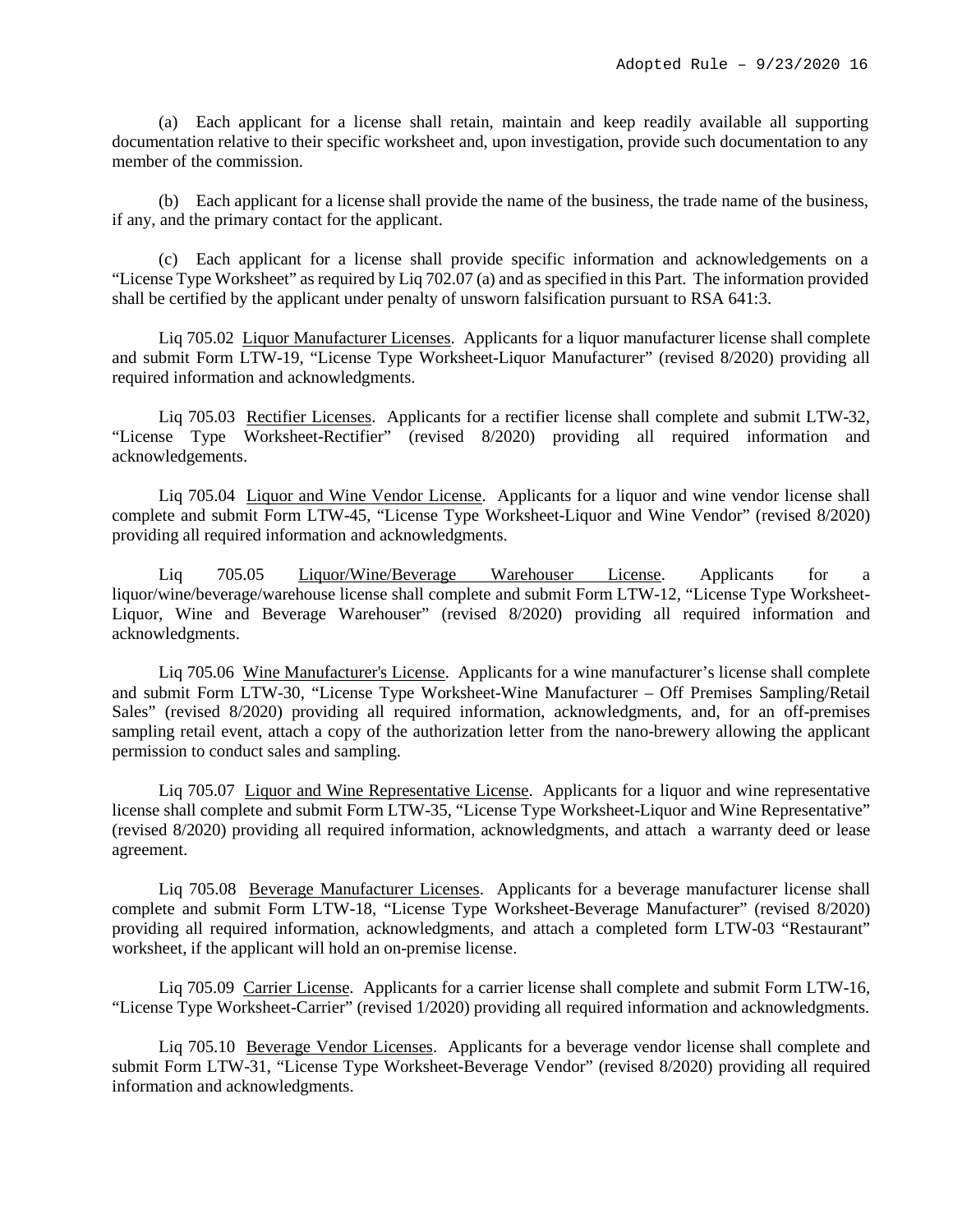Liq 705.11 Wholesale Distributor Licenses. Applicants for a wholesale distributer license shall complete and submit Form LTW-20, "License Type Worksheet-Wholesale Distributer" (revised 8/2020) providing all required information and acknowledgments.

Liq 705.12 Off-Premises Special License (Auction). Applicants for an off-premises special license shall complete and submit Form LTW-42, "License Type Worksheet-Off-Premise Specialty (Auction)" (revised 8/2020) providing all required information, acknowledgments, and attach the following:

(a) If an administrator/executor sale, the letter of administration signed by the probate judge;

(b) A copy of the foreclosure, court order, assignment or liquidation order, if applicable;

(c) A letter from a non-profit signed by a corporate officer designating that person is allowed to represent the non-profit organization for the event;

(d) An affidavit for the designated person in charge of the event;

- (e) Form L-023d "Special One Day / Auction Licenses Only Inventory"; and
- (f) Form L-023e "Auction Affidavit for Alcohol Sold".

Liq 705.13 Combination License. Applicants for a combination license shall complete and submit Form LTW-47, "License Type Worksheet-Combination" (revised 8/2020) providing all required information and acknowledgments.

Liq 705.14 Retail Table Wine License. Applicants for a retail table wine license shall complete and submit Form LTW-46, "License Type Worksheet-Retail Table Wine" (revised 8/2020) providing all required information and acknowledgments.

Liq 705.15 Bed and Breakfast and Hotel License. Applicants for a bed and breakfast or a hotel license shall complete and submit Form LTW-02, "License Type Worksheet-Bed & Breakfast / Hotel" (revised 8/2020) providing all required information and acknowledgments.

Liq 705.16 State Fair License. Applicants for a state fair license shall complete and submit Form LTW-23, "License Type Worksheet-State Fair" (revised 8/2020) providing all required information and acknowledgments.

Liq 705.17 Ballroom License. Applicants for a ballroom license shall complete and submit Form LTW-11, "License Type Worksheet-Ballroom" (revised 8/2020) providing all required information and acknowledgments.

Liq 705.18 Caterer License On-Site and Caterer Off-Site. Applicants for a caterer on-site & off-site license shall complete and submit Form LTW-34, "License Type Worksheet-Caterer On-Site / Caterer Off-Site" (revised 8/2020) providing all required information and acknowledgments.

### Liq 705.19 RESERVED

Liq 705.20 College, Military, Veteran's and Social Club Licenses. Applicants for a college, military, veteran's or social club license shall complete and submit Form LTW-01, "License Type Worksheet-College, Military & Veterans / Social Clubs" (revised 8/2020) providing all required information and acknowledgments.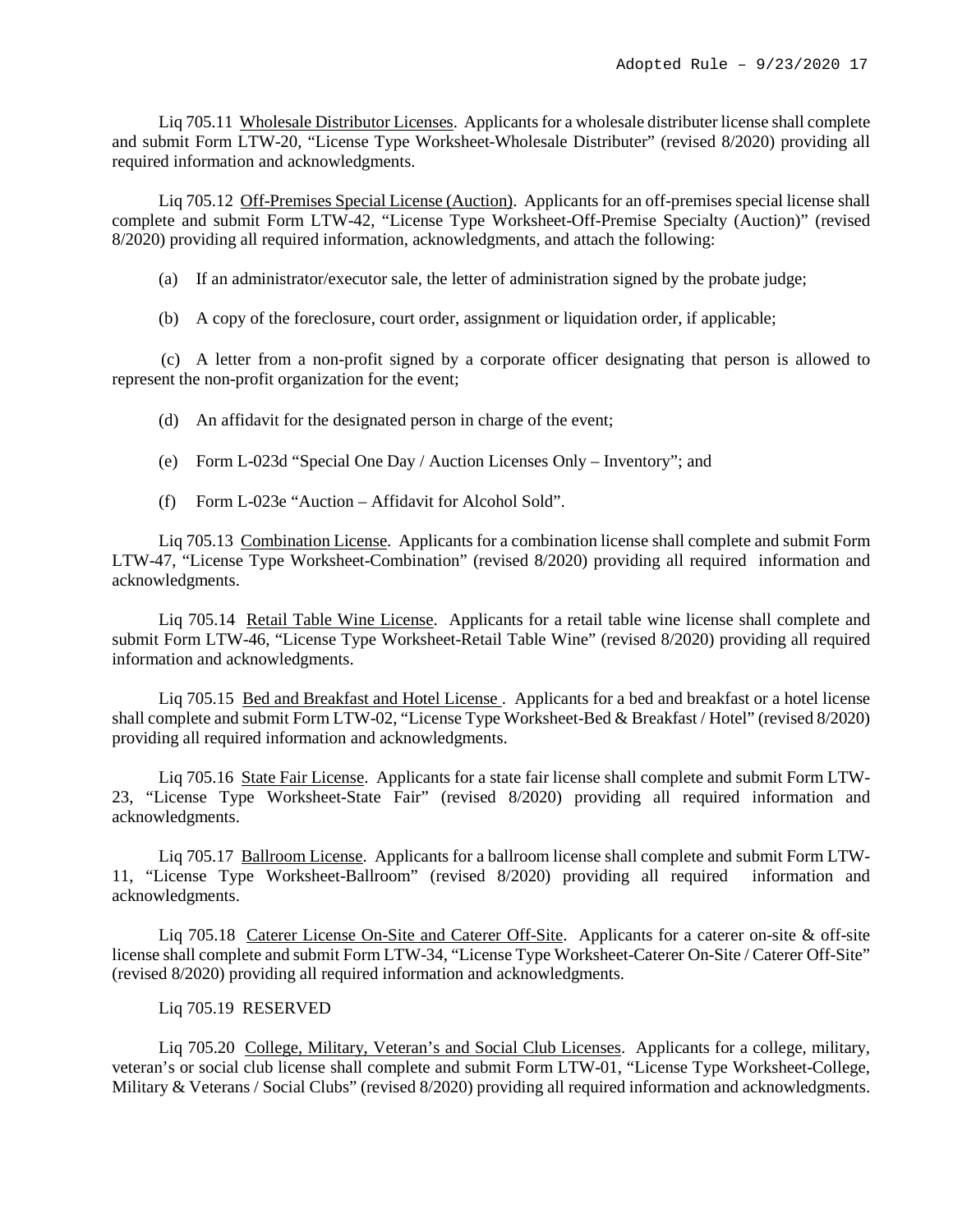Liq 705.21 RESERVED

Liq. 705.22 RESERVED

Liq 705.23 Convention Center License. Applicants for a convention center license shall complete and submit Form LTW-25, "License Type Worksheet-Convention Center" (revised 8/2020) providing all required information and acknowledgments.

Liq. 705.24 RESERVED

Liq. 705.25 One Day Non-Profit Organization License. Applicants for a one day license shall complete and submit Form LTW-41, "License Type Worksheet-One Day Non-Profit Organization" (revised 1/2020) providing all required information and acknowledgments 15 days before the date on which the license is needed.

Liq 705.26 Performing Arts Facility License. Applicants for a performing arts facility license shall complete and submit Form LTW-08, "License Type Worksheet-Performing Arts" (revised 8/2020) providing all required information and acknowledgments.

Liq.705.27 Pari-mutuel and Commercial Motor Vehicle Race Track License. Applicants for a parimutel or a commercial motor vehicle race track license shall complete and submit Form LTW-24, "License Type Worksheet-Pari-mutuel / Commercial Motor Vehicle Race Track" (revised 8/2020) providing all required information and acknowledgments.

Liq 705.28 Dining Car or Rail Car License. Applicants for a dining or rail car license shall complete and submit Form LTW-27, "License Type Worksheet-Dining Car / Rail Car" (revised 8/2020) providing all required information and acknowledgments.

Liq 705.29 Restaurant and Related Licenses. Applicants for a restaurant license shall complete and submit Form LTW-03, "License Type Worksheet-Restaurant" (revised 8/2020) providing all required information and acknowledgments.

Liq 705.30 Vessel License. Applicants for a vessel license shall complete and submit Form LTW-13, "License Type Worksheet-Vessel" (revised 8/2020) providing all required information and acknowledgments.

Liq 705.31 Agency Store License. Applicants for an agency store license shall complete and submit Form LTW-04, "License Type Worksheet-Agency Store" (revised 8/2020) providing all required information, acknowledgments, and attach a business plan of operations detailing how the proposed agency store would operate during the term of the license.

Liq 705.32 Brew Pub License. Applicants for a brew pub license shall complete and submit Form LTW-15, "License Type Worksheet-Brew Pub" (revised 8/2020) providing all required information and acknowledgments.

Liq 705.33 Sports Recreation Facility License. Applicants for a sports recreation facility license shall complete and submit Form LTW-05, "License Type Worksheet-Sports Recreation Facility" (revised 8/2020) providing all required information, acknowledgments, and attach a business plan of operations which shall detail the type of sports/recreation provided by the applicant and the physical facility in which their operations are carried out.

**Readopt with amendments and renumber Liq 706.35, effective 12-10-14 (Doc. #10782), as Liq 705.34 to read as follows:**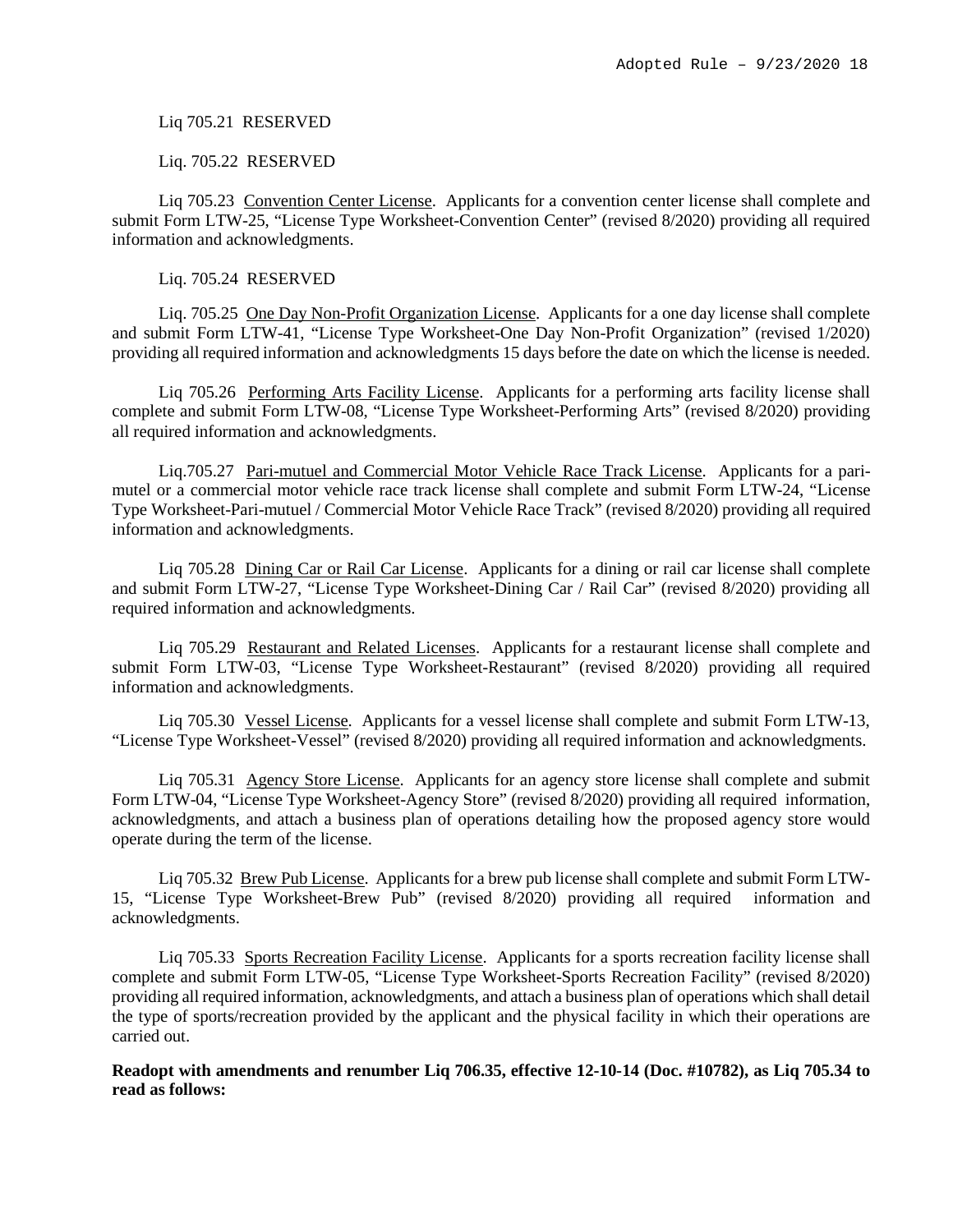Liq 705.34 Alcohol Consultants. Applicants for an alcohol consultant license shall complete and submit Form LTW-44, "License Type Worksheet-Alcohol Consultant" (revised 8/2020) providing all required information, acknowledgments, and attach Form L-075 – "New Hampshire Liquor Commission Direct Shipper Affiliation Form".

#### **Adopt Liq 705.34 – Liq 705.45 to read as follows:**

Liq 705.35 Beer Festival License. Applicants for a beer festival license shall complete and submit Form LTW-14, "License Type Worksheet-Beer Festival" (revised 8/2020) providing all required information, acknowledgments, and attach the following:

- (a) Proof of non-profit status from the New Hampshire Secretary of State; and
- (b) A letter of designation from a non-profit group.

Liq 705.36 <u>Beer Specialty License</u>. Applicants for a beer specialty license shall complete and submit Form LTW-07, "License Type Worksheet-Beer Specialty" (revised 8/2020) providing all required information and acknowledgments.

Liq 705.37 Cigar Bar License. Applicants for a cigar bar license shall complete and submit Form LTW-06, "License Type Worksheet-Cigar Bar" (revised 8/2020) providing all required information and acknowledgments.

Liq 705.38 Tenant Brewer License. Applicants for a tenant brewer license shall complete and submit Form LTW-09, "License Type Worksheet-Tenant Brewer" (revised 8/2020) providing all required information and acknowledgments.

Liq 705.39 Nano Brewery License. Applicants for a nano brewery license shall complete and submit either Form LTW-22, "License Type Worksheet-Nano Brewery with Restaurant Option and Off-Premises Sampling / Retail Sales" (revised 8/2020) or "License Type Worksheet-Nano Brewery Option and Off-Premises Sampling / Retail Sales (No Restaurant Option)" (revised 8/2020) providing all required information, acknowledgments, and attach the following:

(a) For a nano brewery with the restaurant option, a completed form LTW-03 "Restaurant"; and

(b) For an off-premises sampling retail event, a copy of the authorization letter from the wine manufacturer allowing the applicant permission to conduct sampling and sales.

Liq 705.40 Tobacco Licenses. Applicants for a tobacco retailer, tobacco sampler or a tobacco vending license shall complete and submit Form LTW-17, "License Type Worksheet-Retail Tobacco / Tobacco Sampler / Tobacco Vending" (revised 8/2020) providing all required information and acknowledgments.

Liq 705.41 Wine or Liquor Festival License. Applicants for a wine or liquor festival license shall complete and submit Form LTW-21, "License Type Worksheet-Wine Festival / Liquor Festival" (revised 8/2020) providing all required information and acknowledgments.

Liq 705.42 Sports Entertainment Complex. Applicants for a sports entertainment complex license shall complete and submit Form LTW-43, "License Type Worksheet-Sports Entertainment Complex" (revised 8/2020) providing all required information, acknowledgments, and attach a copy of the applicant's contract for operating under this license if the applicant is not the owner of the complex.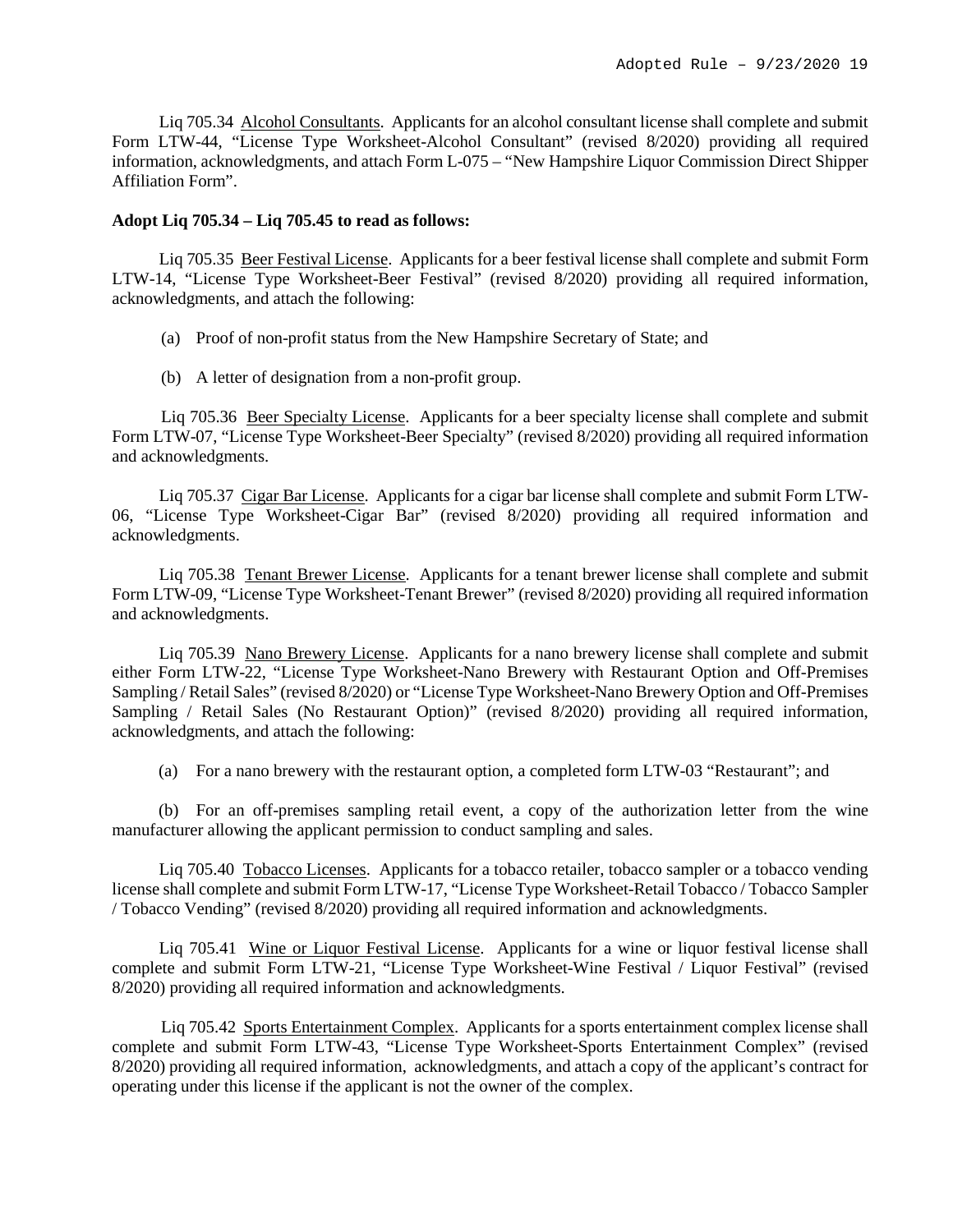Liq 705.43 Wine Manufacturer Retail Outlet. Applicants for a wine manufacturer retail outlet license shall complete and submit Form LTW-29, "License Type Worksheet-Wine Manufacturer Retail Outlet" (revised 8/2020) providing all required information and acknowledgments.

Liq 705.44 RESERVED

# **Readopt with amendment and renumber Liq 707, effective 10-22-13 (Doc. # 10443), as Liq 706 to read as follows:**

# PART Liq 706 PHYSICAL REQUIREMENTS REQUIRED FOR NEW OR RENEWAL APPLICATIONS FOR LICENSES

Liq 706.01 Liquor/Rectifier Manufacturer's Requirements.

(a) Applicants for a liquor or rectifier manufacturer license shall have a securable premises located within the boundaries of New Hampshire capable of manufacturing the products to be sold according to any laws or rules provided pursuant to RSA 143-A.

(b) Each manufacturer or rectifier shall have an office located on the premises where receiving reports, shipping papers, packing slips, shipping reports, and other related records for the business shall be stored for all transactions of the liquor manufacturer or rectifier.

Liq 706.02 Liquor/Wine/Beverage Warehouse Requirements.

(a) Applicants for a liquor/wine/beverage warehouse license shall have a securable warehouse facility located within the state of New Hampshire.

(b) Each warehouse shall be equipped with loading docks or other arrangements to facilitate the loading or unloading of stock.

(c) Each warehouse shall be equipped at their own expense with a computer inventory control system capable of interfacing with the commission's computer system.

(d) Each warehouse shall have an office located on the premises where receiving reports, shipping papers, packing slips, shipping reports, and other related records for the business shall be stored for all transactions of the warehouse.

### Liq 706.03 Wine Manufacturer Requirements.

(a) Applicants for a wine manufacturer license shall have a securable premises located within the boundaries of New Hampshire capable of manufacturing the products to be sold according to any laws or rules provided pursuant to RSA 143-A.

(b) Each wine manufacturer shall have an office located on the premises where receiving reports, shipping papers, packing slips, shipping reports, and other related records for the business shall be stored for all transactions of the wine manufacturer.

(c) Each wine manufacturer shall have a separate, securable room for storage.

(d) Each wine manufacturer wishing to conduct a tasting on their premises shall have a room or rooms to conduct the tasting in, which may be the same room as in paragraph (c).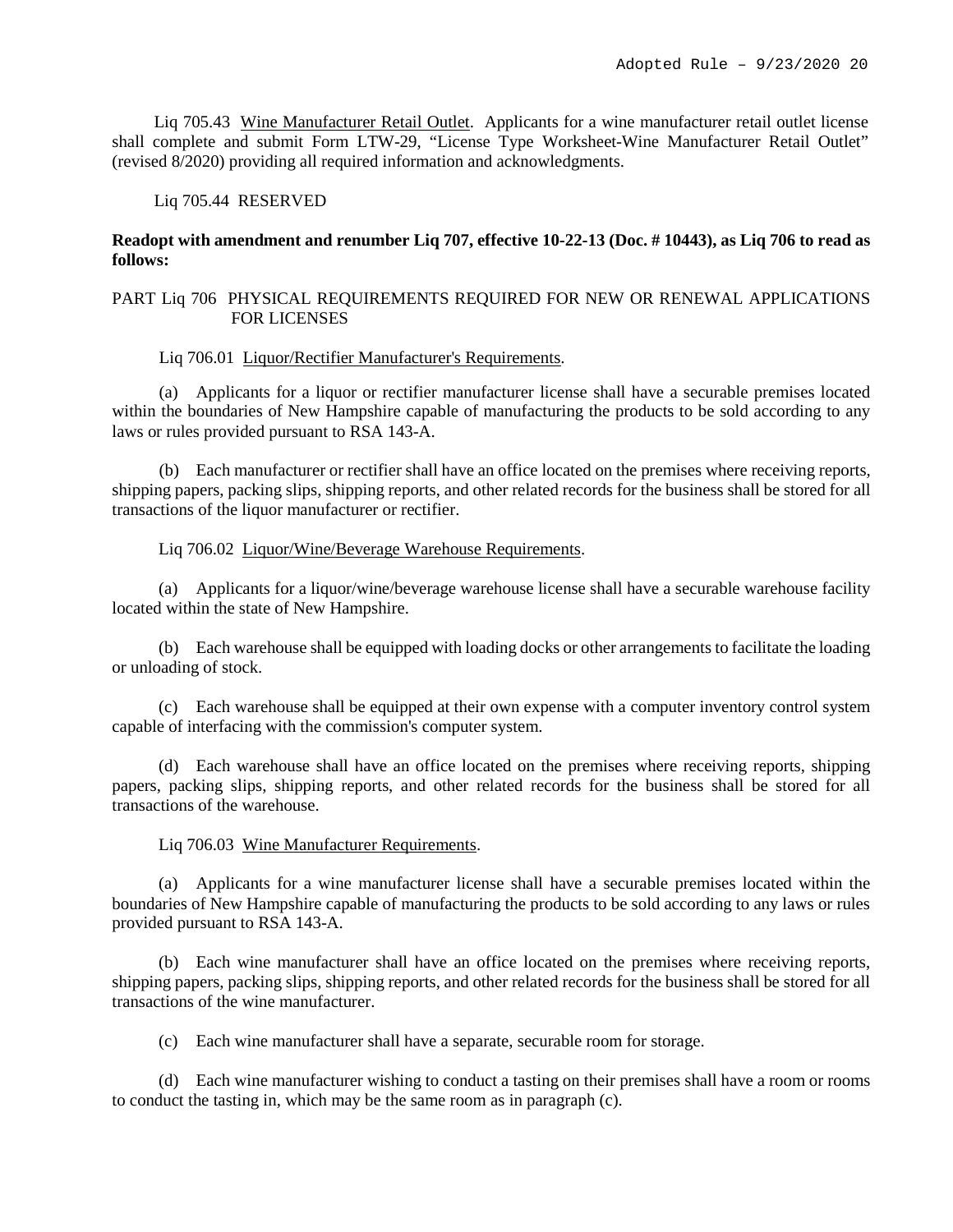#### Liq 706.04 Liquor and Wine Representative Requirements.

(a) Each applicant for a liquor and wine representative license shall designate a resident agent who resides in the state of New Hampshire, and that resident agent shall be responsive, on behalf of the applicant, to all notices, inquiries, and directives from the commission and shall accept service of process, on behalf of the applicant.

(b) Any notice or communication of any kind by the commission to the resident agent shall carry full force and effect as though provided directly to the liquor and wine representative at the time that it is communicated to the resident agent.

#### Liq 706.05 Beverage Manufacturer License Requirements.

(a) Applicants for a beverage manufacturer license shall have a securable premises located within the boundaries of New Hampshire capable of manufacturing the products to be sold according to any laws or rules provided pursuant to RSA 143-A.

(b) Each beverage manufacturer shall have an office located on the premises where receiving reports, shipping papers, packing slips, shipping reports, and other related records for the business shall be stored for all transactions of the beverage manufacturer.

(c) Applicants for a beverage manufacturer license shall have a securable warehouse facility located within the state of New Hampshire.

(d) A beverage manufacturer's hospitality room shall:

(1) Be a separate room on the licensed premises with seating accommodations as required by RSA 179:27;

(2) Have a valid permit of assembly issued by local or state fire authorities; and

(3) Shall have a valid license issued pursuant to RSA 143-A.

Liq 706.06 Wholesale Distributor License Requirements.

(a) Applicants for a wholesale distributor license shall have a securable warehouse facility located within the state of New Hampshire.

(b) Each wholesale distributor shall have an office located on the premises where receiving reports, shipping papers, packing slips, shipping reports and other related records for the business shall be stored for all transactions of the wholesale distributor.

(c) Those wholesale distributors that seek to sell case lots of beverages to the public shall maintain a separate room that may be the same as in paragraph (b).

(d) This room shall be equipped with a cash register or other computerized billing system for recording sales of beverages under the off-premises provisions of the license.

(e) Any on-premises license issued to a wholesale distributor under the provisions of RSA 178:16, III in the same building shall be a separate securable premises from that of the wholesale distributor's wholesale operation.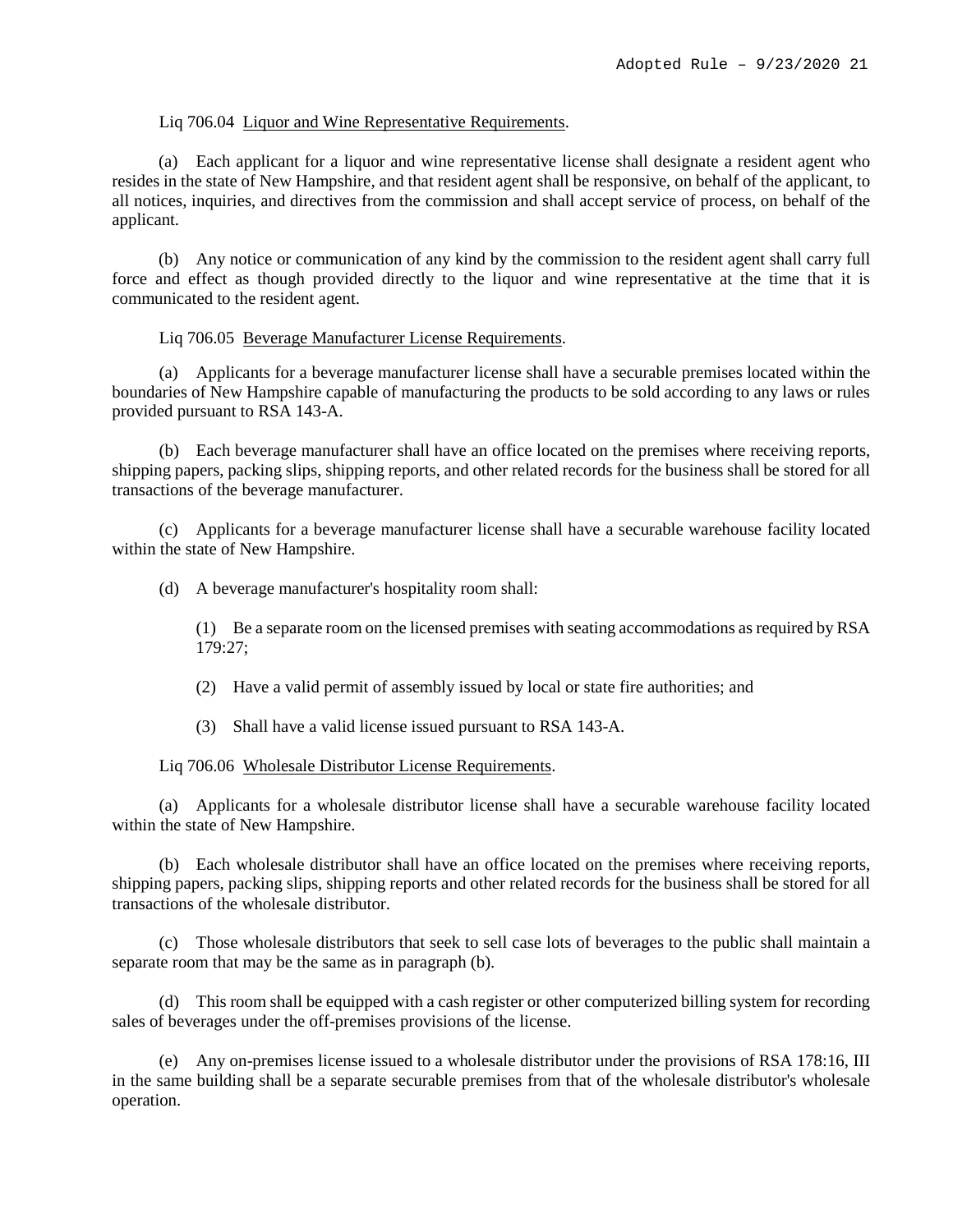(f) Any on-premiseslicense issued to a wholesale distributor shall meet all requirements for that license type.

# Liq 706.07 Combination License Requirements.

(a) Combination licensees shall have a separate and securable premises with no interior connections to another business or another person's private property as required by RSA 179:48, IV.

(b) Each premises licensed shall have at least one cash register, shelving, or other accommodation for retail display and refrigeration for perishable products.

## Liq 706.08 Retail Table Wine License Requirements.

(a) Retail table wine licensees shall have a retail business other than sale of alcoholic beverage or wine in order to qualify for a license.

(b) Retail table wine licensees shall have a separate and securable premises with no interior connections to other businesses as required by RSA 179:48, IV.

(c) Each premises licensed shall have at least one cash register and shelving, or other accommodation for retail display.

(d) On-premises licensees who are licensed under RSA 178:19, III shall maintain a separate room(s) for storage, shelving, and display of table wines with at least one cash register.

Liq 706.09 On-premises Beverage and Wine License Requirements.

(a) On-premises beverage and wine licensees shall only serve beverage and wine in licensed areas at such times as food is available.

- (b) Bed and breakfasts shall:
	- (1) Meet the definition of RSA 175:1, VI;
	- (2) Be licensed pursuant to RSA 143-A, RSA 47:17, or RSA 147:1;
	- (3) Have toilet facilities available meeting the requirements of RSA 143-A;
	- (4) Have dining areas with seating for guests as required by RSA 179:27;

(5) Have hot and cold cooking and preparation areas capable of servicing at least the maximum number of registered guests at a time;

(6) Have family style or dining areas with wait service capable of seating the maximum number of registered guests at one time;

- (7) Have a posted room rate that includes breakfast; and
- (8) Have a securable area for the storage of their beverage and wine.
- (c) Dining cars meeting the definition of RSA 175:1, XXIX shall have: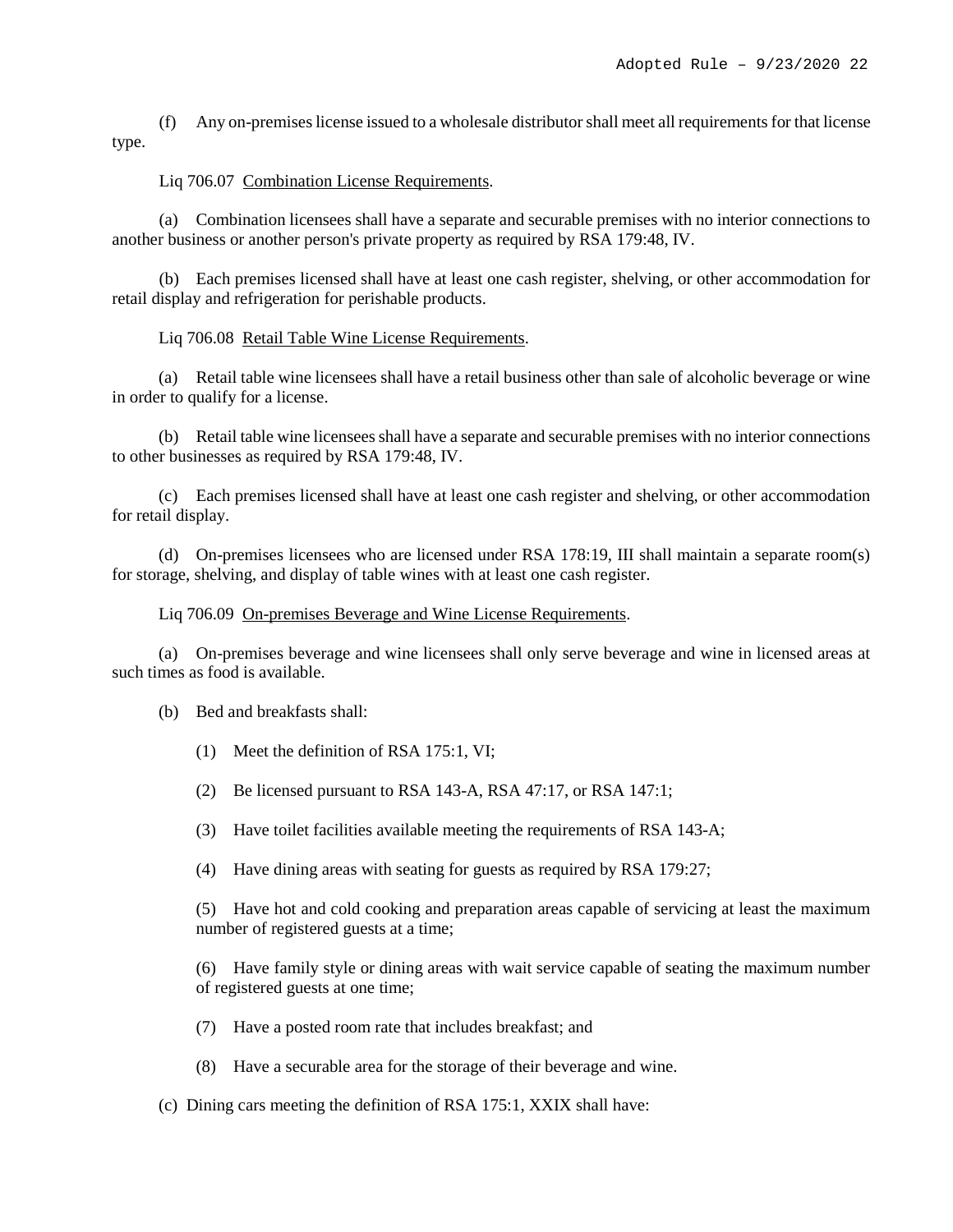(1) Dining areas meeting the provisions of RSA 179:27 and hot and cold food preparation areas capable of servicing at least the maximum capacity of the dining car licensed pursuant to RSA 143- A, RSA 47:17, or RSA 147:1 as applicable;

- (2) Wait service provided for the safety of the passengers; and
- (3) A securable area for the storage of their beverage and wine.
- (d) Vessels meeting the definition of RSA 175:1, LXV shall have:

(1) Areas capable of servicing at least the maximum number of passengers on the vessel at a time licensed pursuant to RSA 143-A, RSA 47:17, or RSA 147:1 as applicable including provisions for cold food consisting of, but not limited to:

- a. Cold food storage and preparation area; or
- b. Cold storage for prepackaged foods; and
- (2) A securable area for the storage of their beverage and wine.
- (e) Restaurants meeting the definition of RSA 175:1, LIX shall have:

(1) Dining areas with seating for 20 patrons meeting the provisions of RSA 179:27 and food service preparation and cooking areas capable of servicing the licensed dining areas, pursuant to RSA 143-A, RSA 47:17, or RSA 147:1 as applicable including both hot and cold food preparation areas;

- (2) Wait service as an option in the cafeteria or self-service restaurant operations; and
- (3) A securable area for the storage of their beverage and wine.

# Liq 706.10 On-Premises Beverage and Liquor License Requirements.

(a) On-premises beverage and liquor licensees except vessels, shall serve beverage and liquor in dining rooms of full service restaurants as defined by RSA 175:1, XXXIII, pursuant to the requirements of RSA 178:20, II using:

- (1) Standard metal or plastic flatware;
- (2) Glassware or drinking containers other than paper; and
- (3) Plates at such times as full course meals as defined by RSA 175:1, XXXII are being served;
- (b) In addition to Liq 706.10(a), bed and breakfasts shall:
	- (1) Meet the definition of RSA 175:1, VI;
	- (2) Be licensed pursuant to RSA 143-A, RSA 47:17, or RSA 147:1;
	- (3) Have toilet facilities available meeting the requirements of RSA 143-A;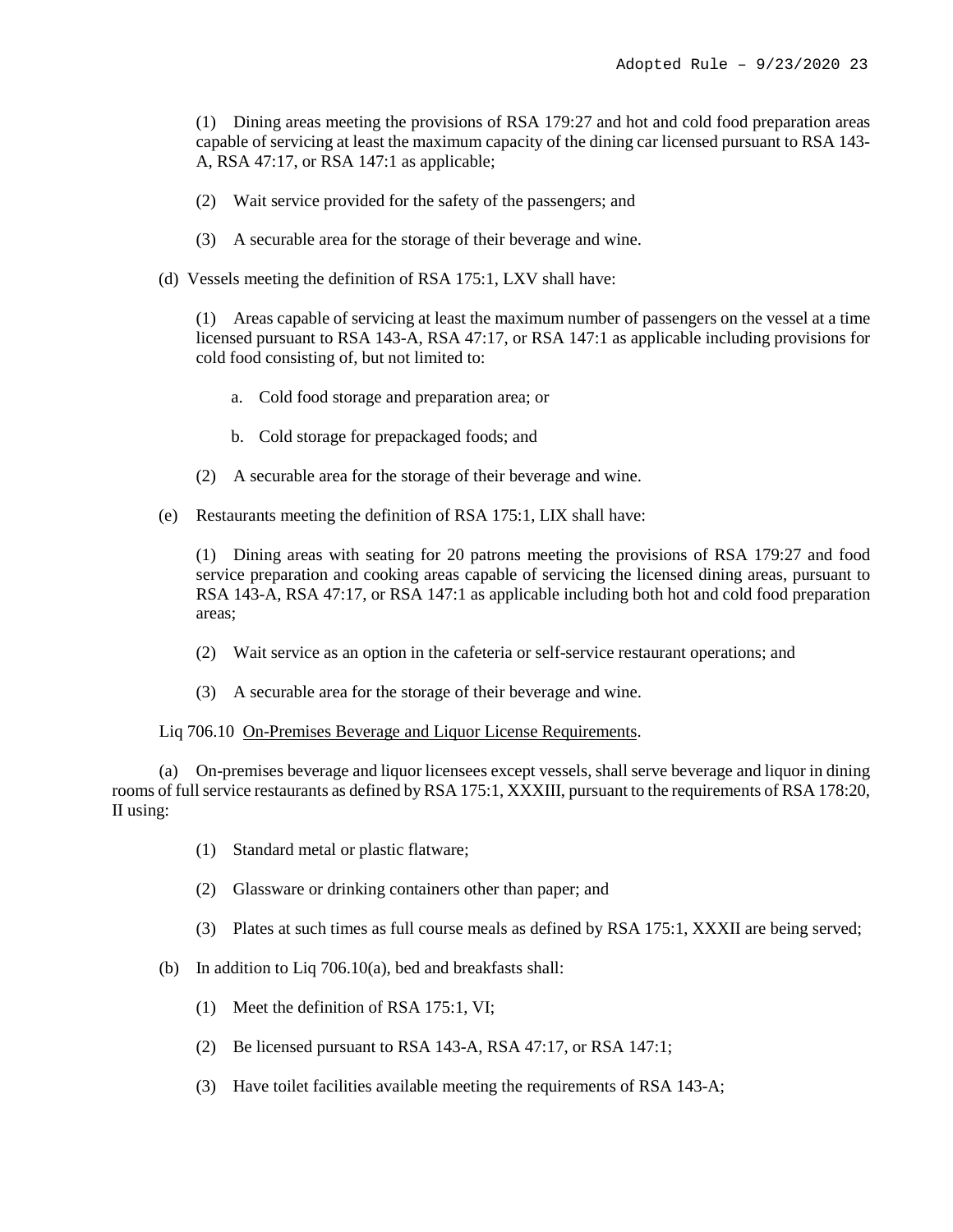(4) Have dining areas with seating for guests as required by RSA 179:27;

(5) Have hot and cold food preparation areas capable of servicing at least the maximum number of registered guests at a time;

(6) Have family style or dining areas with wait service capable of seating the maximum number of registered guests at one time;

- (7) Have a posted room rate that includes breakfast; and
- (8) Have a securable area for the storage of their beverage and liquor.
- (c) In addition to Liq 706.10(a), dining cars meeting the definition of RSA 175:1, XXIX shall have:

(1) Dining areas meeting the provisions of RSA 179:27 and food service preparation areas capable of servicing the maximum capacity of the dining car at a time licensed pursuant to RSA 143-A, RSA 47:17, or RSA 147:1 as applicable including both hot and cold food preparation areas;

- (2) Wait service provided for the safety of the passengers; and
- (3) A securable area for the storage of their beverage and liquor.
- (d) Vessels meeting the definition of RSA 175:1, LXV shall have:

(1) Areas capable of servicing at least the maximum number of passengers on the vessel at a time licensed pursuant to RSA 143-A, RSA 47:17, or RSA 147:1 as applicable including provisions for cold food consisting of, but not limited to:

- a. Cold food preparation and storage area; or
- b. Cold storage for prepackaged foods; and
- (2) A securable area for the storage of their beverage and liquor.

(e) In addition to Liq 706.10(a), full service restaurants meeting the definition of RSA 175:1, LIX and RSA 175:1, XXXIII shall have:

> (1) Dining rooms or function rooms meeting the provisions of RSA 179:27, rest rooms, and both hot and cold food preparation areas capable of servicing at least 20 patrons at a time licensed pursuant to RSA 143-A, RSA 47:17, or RSA 147:1 as applicable;

- (2) Wait service provided to the table or other licensed seating area; and
- (3) A securable area for the storage of their beverage and liquor.

(f) In addition to Liq 706.10(a), hotels meeting the definition of RSA 175:1, XXXVII with full service restaurants meeting the definition of RSA 175:1, LIX and RSA 175:1, XXXIII shall have:

> (1) Dining rooms or function rooms meeting the provisions of RSA 179:27, rest rooms, and both hot and cold food preparation areas capable of servicing at least 20 patrons at a time licensed pursuant to RSA 143-A, RSA 47:17, or RSA 147:1 as applicable;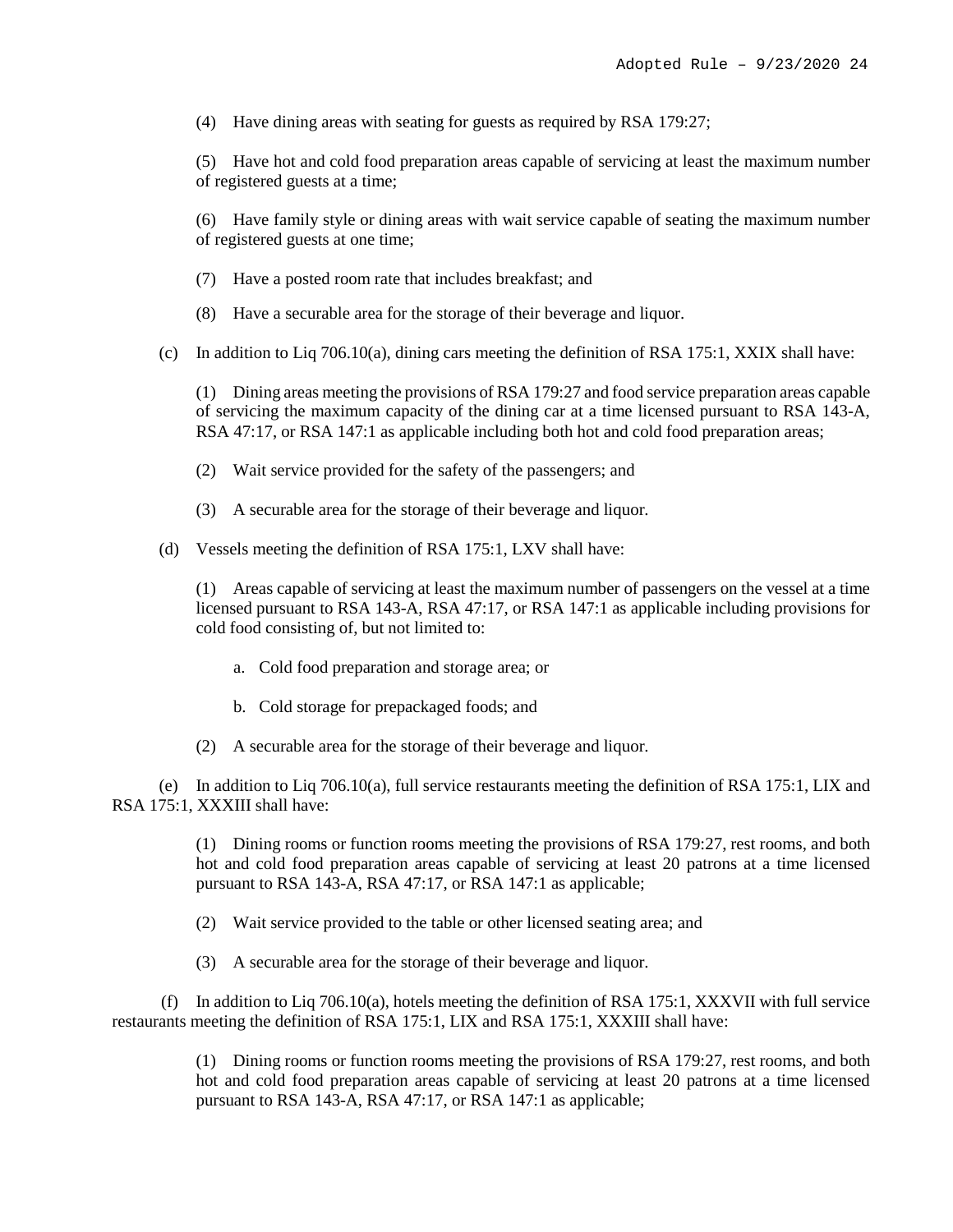- (2) Wait service provided to the licensed seating areas; and
- (3) A securable area for the storage of their beverage and liquor.

Liq 706.11 On-Premises Cocktail Lounge Licenses. Except for one day and performing arts facility licenses, all applicants for a cocktail lounge license shall:

(a) Have a separate room, or in the case of a vessel, designated areas with seating for passengers, operated for the purpose of serving liquor and beverage without food meeting the definition of RSA 175:1, XXIII with rest room facilities;

(b) Except in the case of a vessel, have a fully equipped service bar as defined by RSA 175:1, LXI with room for display of stock and the preparation, refrigeration, and service of liquor and beverages licensed pursuant to RSA 143-A, RSA 47:17, or RSA 147:1 as applicable;

- (c) Be independently securable or shall have a securable area for the storage of beverage and liquor;
- (d) In addition to the requirements of Liq  $707.11(a)$  through (c):
	- (1) The holder of an alpine slide cocktail lounge license shall have:

a. A public alpine slide facility as defined by RSA 175:1, IV whose passenger tramway device is currently registered by the New Hampshire passenger tramway safety board; and

b. Securable premises in a building open to the public in which the cocktail lounge shall be housed;

(2) The holder of a ballroom cocktail lounge license shall have:

a. Securable premises in a building open to the public in which the cocktail lounge shall be housed meeting the definition of RSA 175:1, V;

b. A securable room or area for the storage of alcoholic beverages and liquor for those licensees utilizing the provisions of RSA 178:22,  $V(c)(2)$  during the times when the privilege is being exercised; and

c. A separate room for the service of private groups in addition to the public areas of the ballroom for those ballroom licensees wishing to remain open to the public while serving private groups under a supplemental license issued pursuant to RSA 178:22,  $V(c)(3)$ ;

(3) The holder of a bowling facility cocktail lounge license shall have:

a. Securable premises in a building open to the public in which the bowling facility as defined by RSA 175:1, XII shall be housed; and

b. A separate securable room in the same facility to house the cocktail lounge;

(4) The holder of a caterer's cocktail lounge license shall have: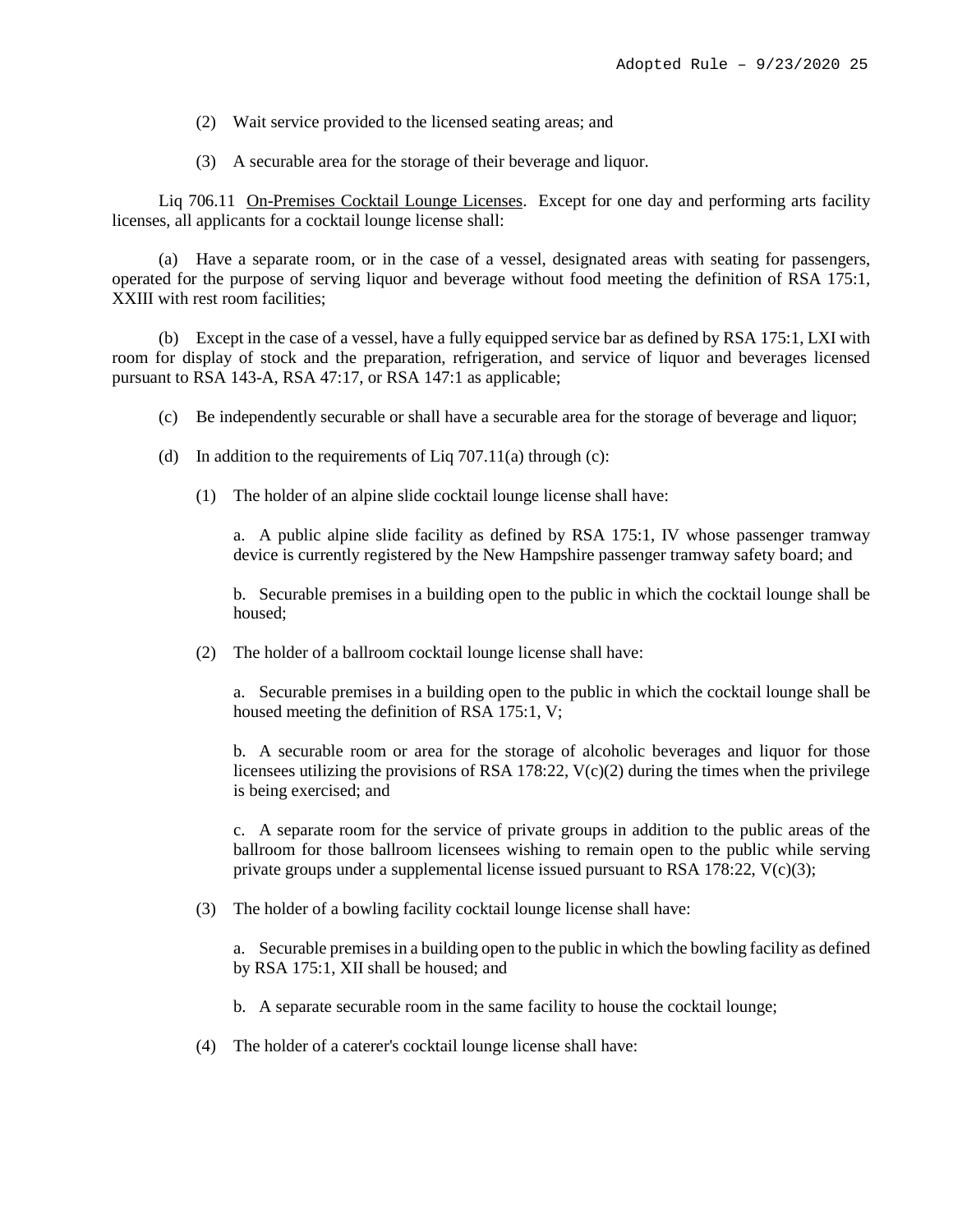a. For an off-premises caterer's license, either possession of a convention center cocktail lounge license, a full service restaurant license or a full service hotel license issued by the commission or premises required by RSA 175:1, XV(b); or

b. For an on-premises caterer's license, securable premises in a building with permanent kitchen and dining facilities as defined by RSA 175:1, XVI, with seating meeting the requirements of RSA 179:27 and the facilities listed below:

1. Kitchen preparation and cooking areas capable of servicing 100 patrons at a time when the food is prepared and cooked on the premises, including both hot and cold food preparation areas; and

2. When the food is prepared off the premises by a subcontractor, kitchens shall have a preparation area, refrigeration, and warming or holding devices meeting standards required by local or state health departments pursuant to RSA 143-A, RSA 47:17, or RSA 147:1;

(5) The holder of a college club cocktail lounge license shall have a securable premises in a building housing the cocktail lounge facility which is under the control or ownership of that accredited college or university;

(6) The holder of a military club cocktail lounge license shall have a securable room which is not open to the public, housing the cocktail lounge on the premises of a National Guard Armory;

(7) The holder of a private, veterans, or social club cocktail lounge license shall have:

a. A secured access, by key, electronic pass, or buzzer system to the premises housing the cocktail lounge facility open to members and their guests only; and

b. A separate rental hall facility with an entrance and rest rooms and with either a temporary or permanent service bar separate from the social or veterans club cocktail lounge for those clubs desiring a supplemental club license;

(8) The holder of a convention center cocktail lounge license shall have:

a. Securable premises in a building meeting the definition of RSA 175:1, XXVI; and

b. Permanent non-moveable partitions separating the dining room(s) from the cocktail lounge(s) and other convention rooms;

- (9) The holder of a golf facility cocktail lounge license shall have:
	- a. A golf facility as defined by RSA 175:1, XXXV; and
	- b. A securable premises in a building on the premises of the golf facility;

(10) The holder of a full service hotel cocktail lounge license shall have permanent non-moveable partitions separating the dining room(s) from the cocktail lounge(s);

(11) The holder of a one day license cocktail lounge license shall have: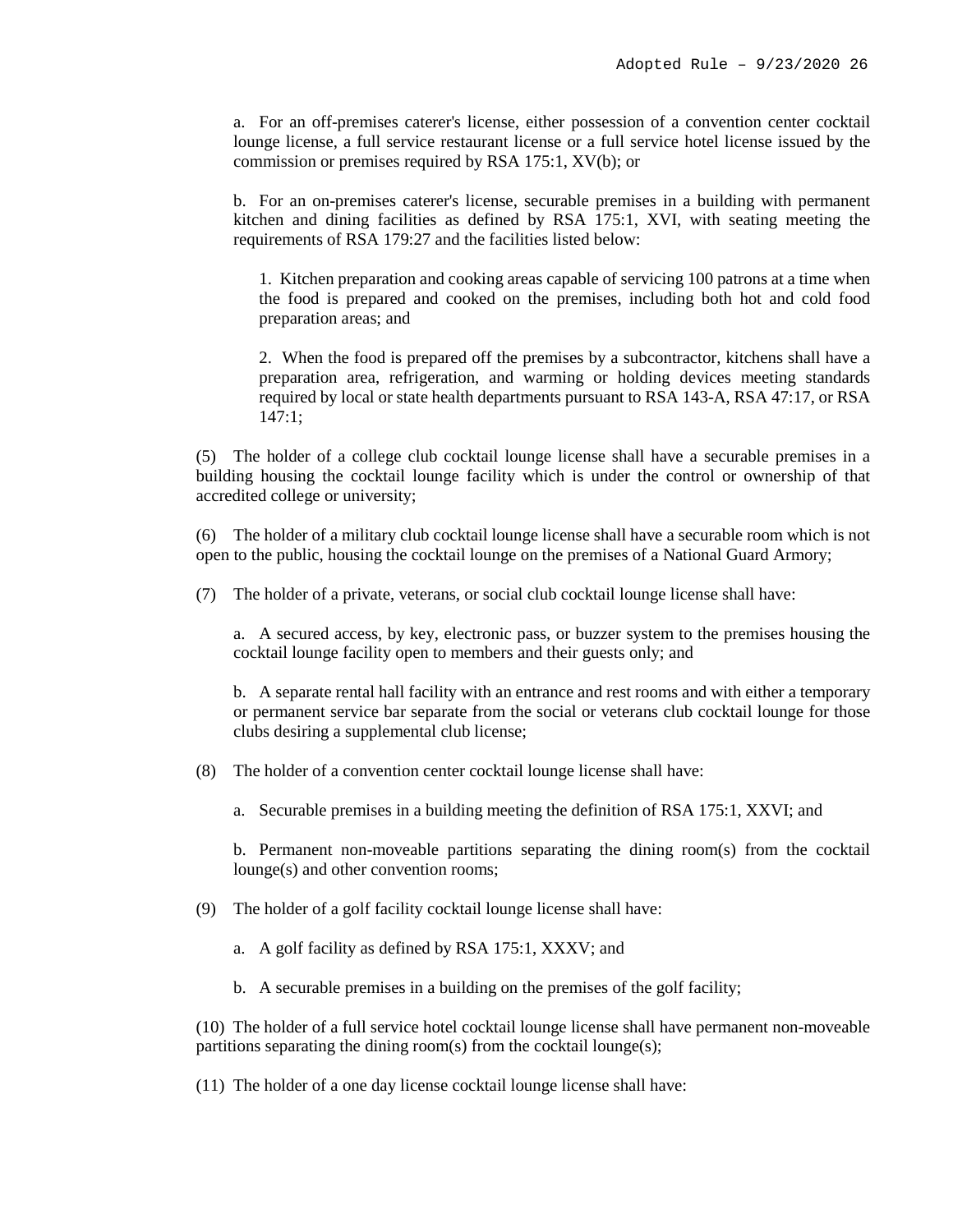a. A public building as defined by RSA 175:1, LV-a that is not the premises of another licensee, but which may be rental facilities meeting the requirements of Liq 501.13(b) on licensed social or veterans club premises;

b. A clearly defined area for service for outdoor areas fenced so as to delineate exactly what is the lounge area, constructed in such a manner to exclude patrons under age 18 who are not accompanied by a parent or guardian; and

c. A licensed area equipped with at least a portable service bar as defined by RSA 175:1, LXII at such times as beverage or liquor are being served or sold;

(12) The holder of a performing arts facility cocktail lounge license shall have:

a. A performing arts facility as defined by RSA 175:1, LII with audience seating for at least 50 patrons; and

b. Securable premises equipped with at least a portable service bar as defined by RSA 175:1, LXII, at such times as beverage or liquor are being served or sold on the premises of the performing arts facility;

(13) The holder of a racetrack facility cocktail lounge license shall have:

a. Either a pari-mutuel or commercial motor vehicle racetrack facility as defined in RSA 175:1, LVI;

b. A securable premises in a building on the premises of the race track facility, or in the case of a commercial motor vehicle race track facility licensed pursuant to RSA 178:22, V(n)(2), at least one securable beverage service facility and a beverage storage area that are secured when unattended;

c. Food service available to patrons; and

d. All service areas for alcoholic beverages other than the cocktail lounge defined by ropes, barriers or segregated in such a manner as to be clearly defined, with signs stating they are areas where alcoholic beverage service is allowed;

(14) The holder of a racquet sports facility cocktail lounge license shall have:

- a. A racquet sports facility as defined in RSA 175:1, LVII; and
- b. Securable premises in a building on the premises of the racquet sports facility;
- (15) The holder of a rail car cocktail lounge license shall have:

a. A securable rail car as defined in RSA 175:1, LVIII licensed or inspected by the New Hampshire department of transportation or other applicable agency; and

b. The rail car coupled to the train in such a manner as not to require passengers under 18 years of age and unaccompanied by their parent or guardian to be seated or otherwise remain in the cocktail lounge;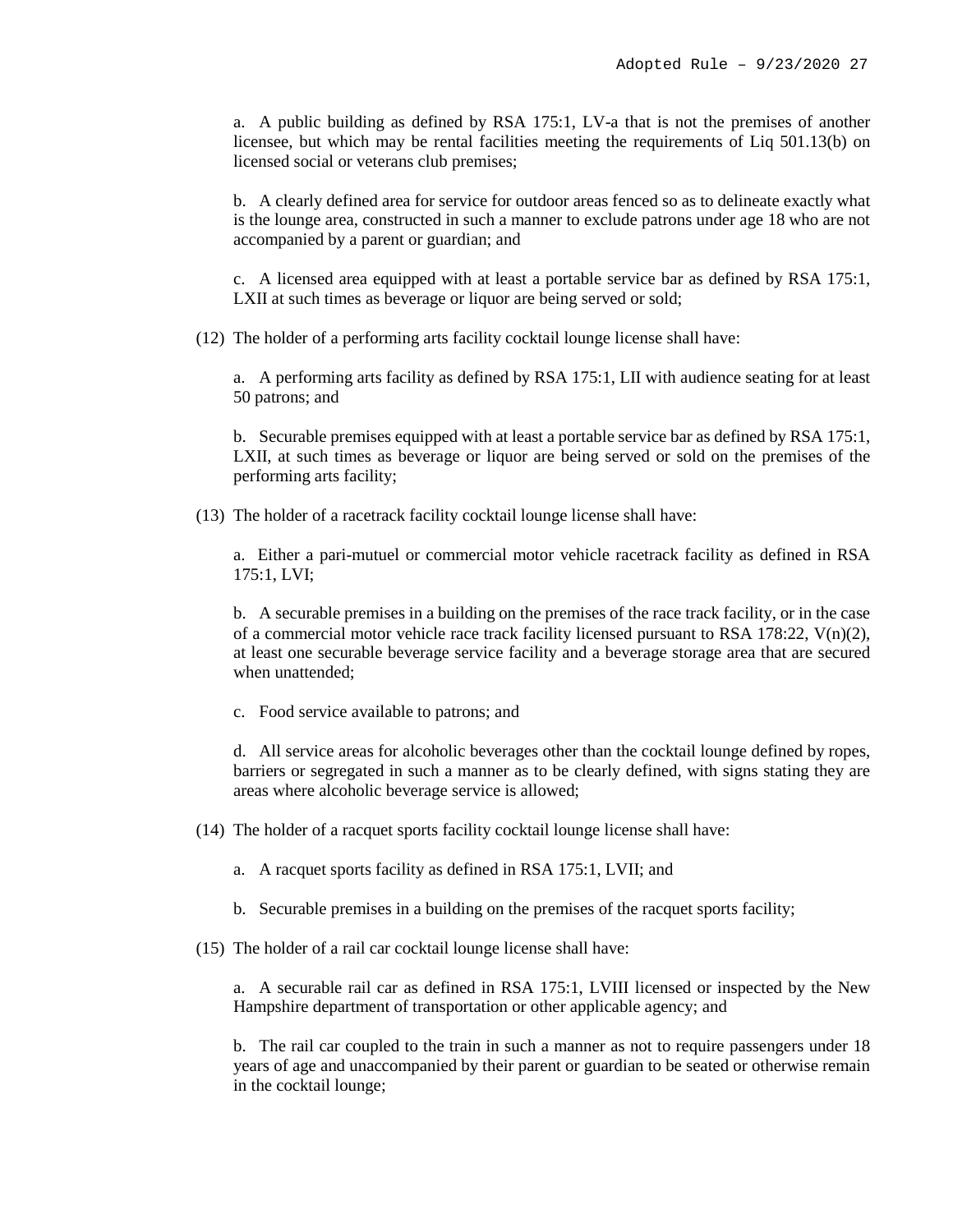(16) The holder of a full service restaurant cocktail lounge license shall have:

a. Permanent non-movable partitions separating the dining room(s) from the cocktail lounge(s); and

b. The cocktail lounge connected to the full service dining room by an interior connection or by a common foyer that is part of the licensed premises;

(17) The holder of a ski area cocktail lounge license shall have:

a. Either a cross country ski facility, or a downhill ski facility as defined by RSA 175:1, LXIV; and

b. Securable premises in a building on the contiguous property of the ski area or immediately adjacent to the property of the ski area;

(18) The holder of a vessel cocktail lounge license shall have:

a. A vessel as defined by RSA 175:1, LXV;

b. A service bar whether permanent or temporary at such times as beverage or liquor is being served or sold on the vessel; and

c. A securable area for the storage of their beverage and wine; and

(19) The holder of a billiards/pool hall license shall have:

a. Securable premises in a building open to the public in which the billiard/pool hall facility as defined by RSA 175:1, XI-b shall be housed;

b. Securable area(s) in the same building to house the cocktail lounge that shall be either the same area as a. above or accessible directly from that area; and

c. At least 12 regulation sized, non-coin operated, pool, billiard, pocket billiard, and/or snooker tables, or any combination thereof.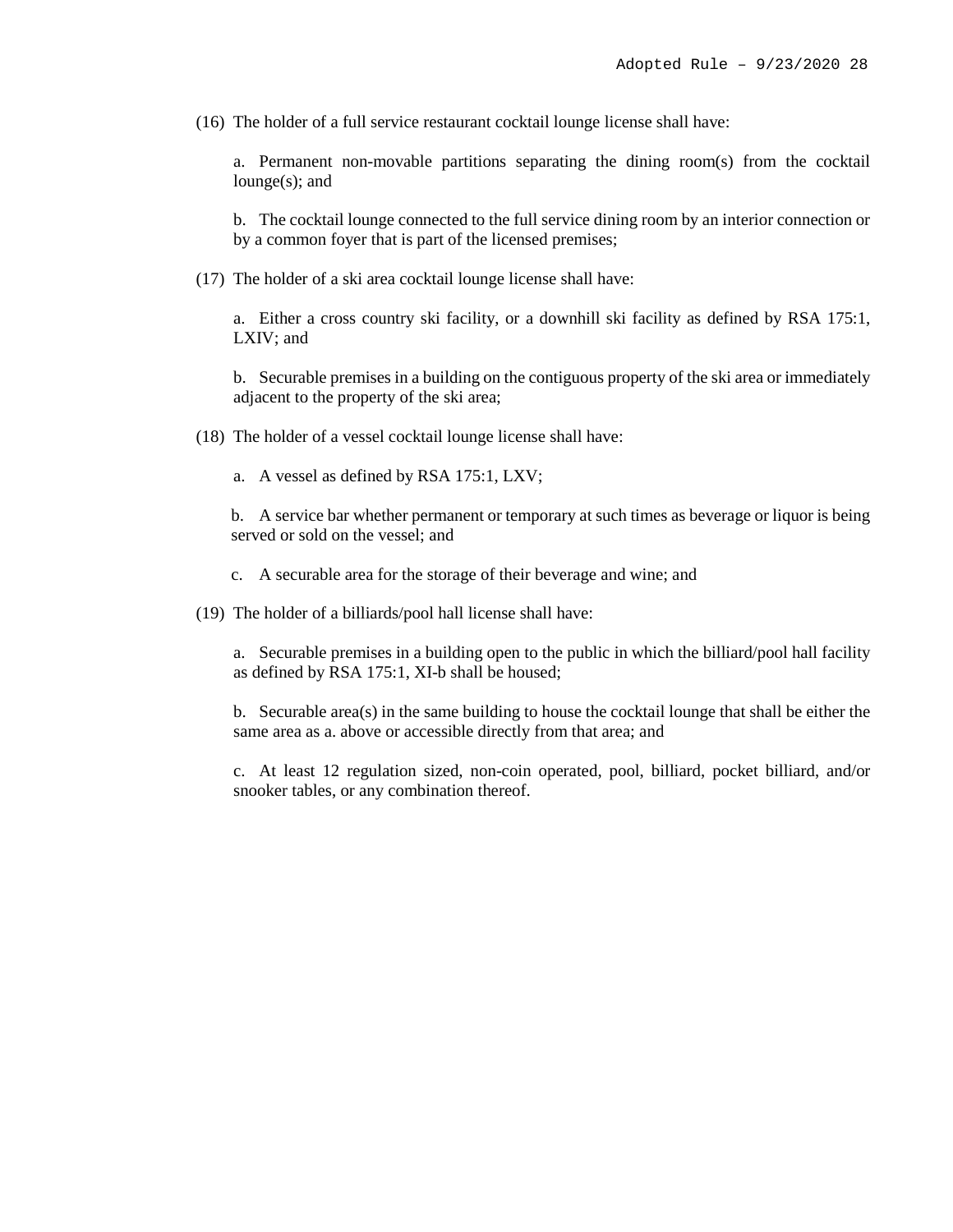# **APPENDIX**

| <b>RULE</b>                           | <b>STATUTE</b>                                  |
|---------------------------------------|-------------------------------------------------|
| Liq 701                               | RSA 178 and RSA 176:14, VII                     |
| Liq 701.01(i)                         | RSA 179:59                                      |
| Liq $701.01(n)$                       | RSA 178:2                                       |
| Liq 701.05(b)                         | RSA 6:11-a, I                                   |
| Liq $701.05(d)$                       | RSA 6:11-a                                      |
|                                       |                                                 |
| Liq 702                               | RSA 178:3 and RSA 176:14, VII                   |
| Liq $702.04(a)(2)$                    | <b>RSA 143-A</b>                                |
| Liq $702.11(a)$                       | RSA 178:2, II                                   |
| Liq $702.11(b)$                       | RSA 179:8                                       |
| Liq 702.12                            | RSA 178:2                                       |
| Liq $702.13(a)$                       | RSA 178:2, V and RSA 541-A:30                   |
|                                       |                                                 |
| Liq 703                               | <b>RSA 178</b>                                  |
|                                       |                                                 |
| Liq 704                               | RSA 178:3 and RSA 176:14, VII                   |
| Liq $704.02(a)$                       | RSA 178:16, II                                  |
| Liq $704.02(b)$ and (c)               | RSA 178:26                                      |
| Liq $704.02(d)$                       | RSA 178:16                                      |
|                                       |                                                 |
| Liq 705                               | RSA 178:3                                       |
| Liq 705.01                            | RSA 641:3                                       |
| Liq 705.02(e) and Liq 705.03(e)       | RSA 178:6, III                                  |
| Liq $705.05(b)$                       | RSA 348:1                                       |
| Liq $705.06(c)$                       | RSA 178:8, IV                                   |
| Liq $705.06(o)$                       | <b>RSA 143-A</b>                                |
| Liq 705.07(h)                         | RSA 178:9                                       |
| Liq 705.07(i)                         | RSA 179:21                                      |
| Liq 705.08(n)                         | RSA 179:26; RSA 179:27 and RSA 179:23, IV and V |
| Liq $705.10(b)$                       | <b>RSA 180</b>                                  |
| Liq 705.11(d)                         | RSA 178:16, II                                  |
| Liq $705.13(h)$                       | RSA 178:29 II                                   |
| Liq 705.13(1)                         | RSA 178:18                                      |
| Liq $705.15(a)$                       | RSA 178:20, I and RSA 178:21, II(c)             |
| Liq $705.15(a)(7)$                    | <b>RSA 143-A</b>                                |
| Liq $705.15(b)$                       | RSA 178:21, II(c)                               |
| Liq $705.16(a)$                       | <b>RSA 143-A</b>                                |
| Liq $705.17(a)$                       | <b>RSA 143-A</b>                                |
| Liq 705.17(e)                         | RSA 179:19                                      |
| Liq 705.18(i)                         | <b>RSA 143-A</b>                                |
| Liq $705.19(d)$                       | <b>RSA 143-A</b>                                |
| Liq $705.19(h)$ and (i)               | RSA 178:22, V(e)(2)                             |
| Liq 705.20(e), Liq 705.21(f), and Liq | <b>RSA 143-A</b>                                |
| 705.22(g)                             |                                                 |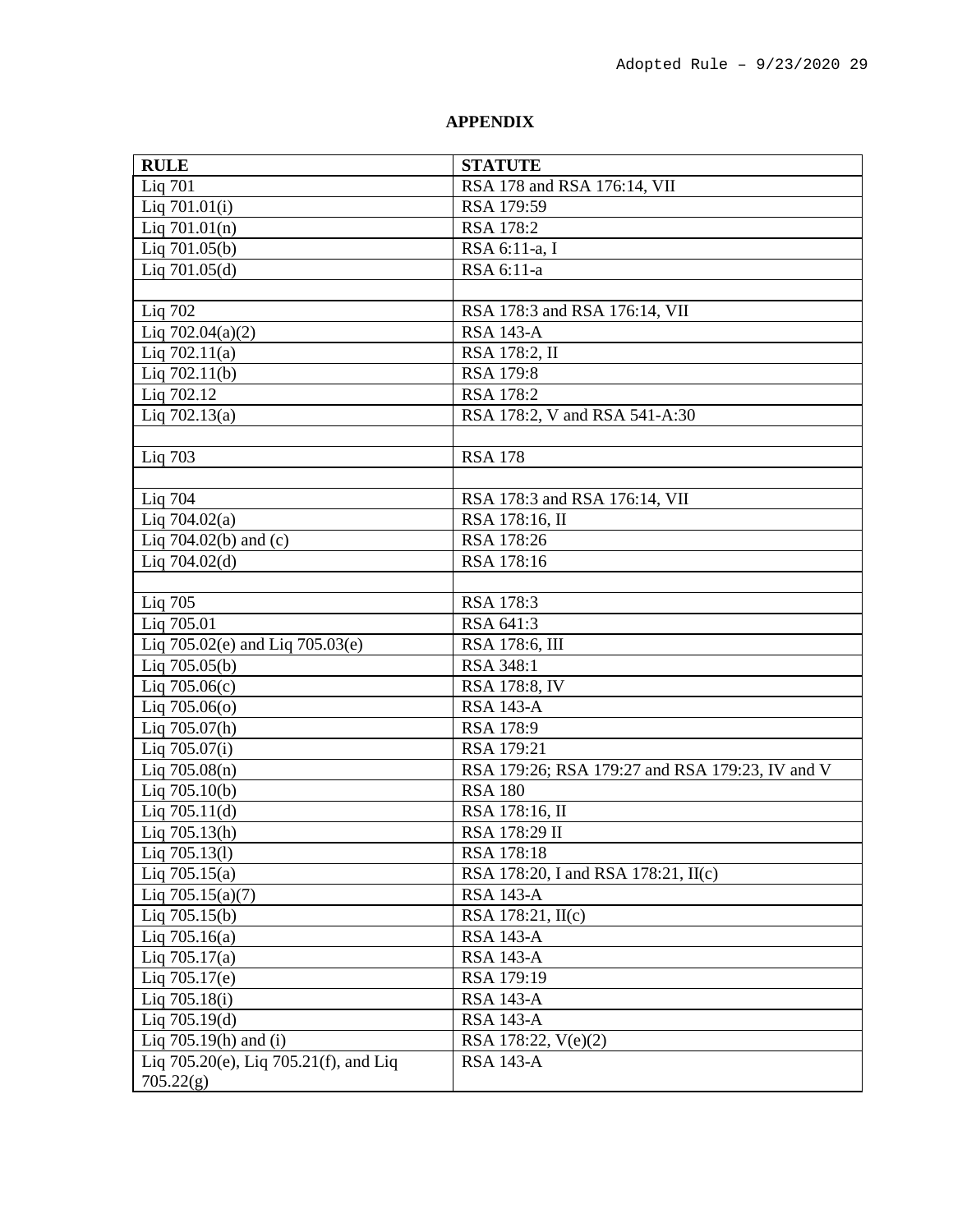| Liq 705.23(d), Liq 705.24(a), and Liq | <b>RSA 143-A</b>                                     |
|---------------------------------------|------------------------------------------------------|
| 705.26(d)                             |                                                      |
| Liq $705.26(f)$                       | RSA 178:21, I                                        |
| Liq 705.27(a)(8) and Liq 705.27(b)(9) | <b>RSA 143-A</b>                                     |
| Liq $705.27(b)(10)$                   | RSA 178:22, V(n)(2)                                  |
| Liq $705.27(b)(11)(b)$                | RSA 179:39                                           |
| Liq $705.28(a)$                       | RSA 178:20, II; RSA 178:21, II; and RSA 178:22, V(p) |
| Liq $705.28(a)(6)$                    | <b>RSA 143-A</b>                                     |
| Liq 705.28(b)                         | RSA 178:20, II and RSA 178:21, II                    |
| Liq $705.28(b)(1)$                    | <b>RSA 143-A</b>                                     |
| Liq $705.28(b)(3)$                    | RSA 178:21, II                                       |
| Liq $705.28(c)$                       | RSA 178:22, V(p)                                     |
| Liq $705.29(a)$                       | RSA 178:20, II                                       |
| Liq $705.29(a)(3)$                    | <b>RSA 143-A</b>                                     |
| Liq 705.29(b)                         | RSA 178:21, $II(a)$ or (b)                           |
| Liq $705.30(a)$                       | RSA 178:20, II and RSA 178:21, II(e)                 |
| Liq $705.30(a)(3)$ and (6)            | <b>RSA 143-A</b>                                     |
| Liq 705.30(b)                         | RSA 178:22, V(s)(1)(A)                               |
| Liq $705.31(i)$                       | RSA 178:18                                           |
|                                       | RSA 179.33, I and II                                 |
| Liq $705.32(f)$                       | <b>RSA 180</b>                                       |
| Liq $705.32(j)$                       |                                                      |
| Liq $705.32(k)$                       | RSA 178:26, I                                        |
| Liq $705.32(p)$                       | <b>RSA 143-A</b>                                     |
| Liq $705.33(a)$                       | <b>RSA 143-A</b>                                     |
| Liq $705.34(h)$                       | RSA 179:5, I                                         |
| Liq 705.37(e)                         | <b>RSA 143-A</b>                                     |
| Liq 705.39(h)                         | RSA 179:26, I & II and RSA 179:23, IV or V           |
| Liq $705.43(f)$                       | <b>RSA 143-A</b>                                     |
|                                       |                                                      |
| Liq 706                               | RSA 178:3                                            |
| Liq 706.01(a), Liq 706.03(a), and Liq | <b>RSA 143-A</b>                                     |
| 706.05(a)                             |                                                      |
| Liq $706.05(d)(1)$                    | RSA 179:27                                           |
| Liq $706.05(d)(3)$                    | <b>RSA 143-A</b>                                     |
| Liq $706.06(d)$                       | RSA 178:16, III                                      |
| Liq 706.07(a) and Liq 706.08(b)       | RSA 179:48, IV                                       |
| Liq $706.08(d)$                       | RSA 178:19, III                                      |
| Liq $706.09(b)(2)$                    | RSA 143-A; RSA 47:17; and RSA 147:1                  |
| Liq $706.09(b)(4)$                    | RSA 179:27                                           |
| Liq $706.09(c)(1)$                    | RSA 179:27; RSA 143-A; RSA 47:17; and RSA 147:1      |
| Liq $706.09(d)(1)$                    | RSA 143-A; RSA 47:17; and RSA 147:1                  |
| Liq $706.09(e)(1)$                    | RSA 179:27; RSA 143-A; RSA 47:17; and RSA 147:1      |
| Liq $706.10(b)(2)$                    | RSA 143-A; RSA 47:17; and RSA 147:1                  |
| Liq $706.10(b)(4)$                    | RSA 179:27                                           |
| Liq $706.10(c)(1)$                    | RSA 179:27, RSA 143-A; RSA 47:17; and RSA 147:1      |
| Liq $706.10(d)(1)$                    | RSA 143-A; RSA 47:17; and RSA 147:1                  |
| Liq $706.10(e)(1)$                    | RSA 179:27; RSA 143-A; RSA 47:17; and RSA 147:1      |
| Liq $706.10(g)$                       | RSA 179:27; RSA 143-A; RSA 47:17; and RSA 147:1      |